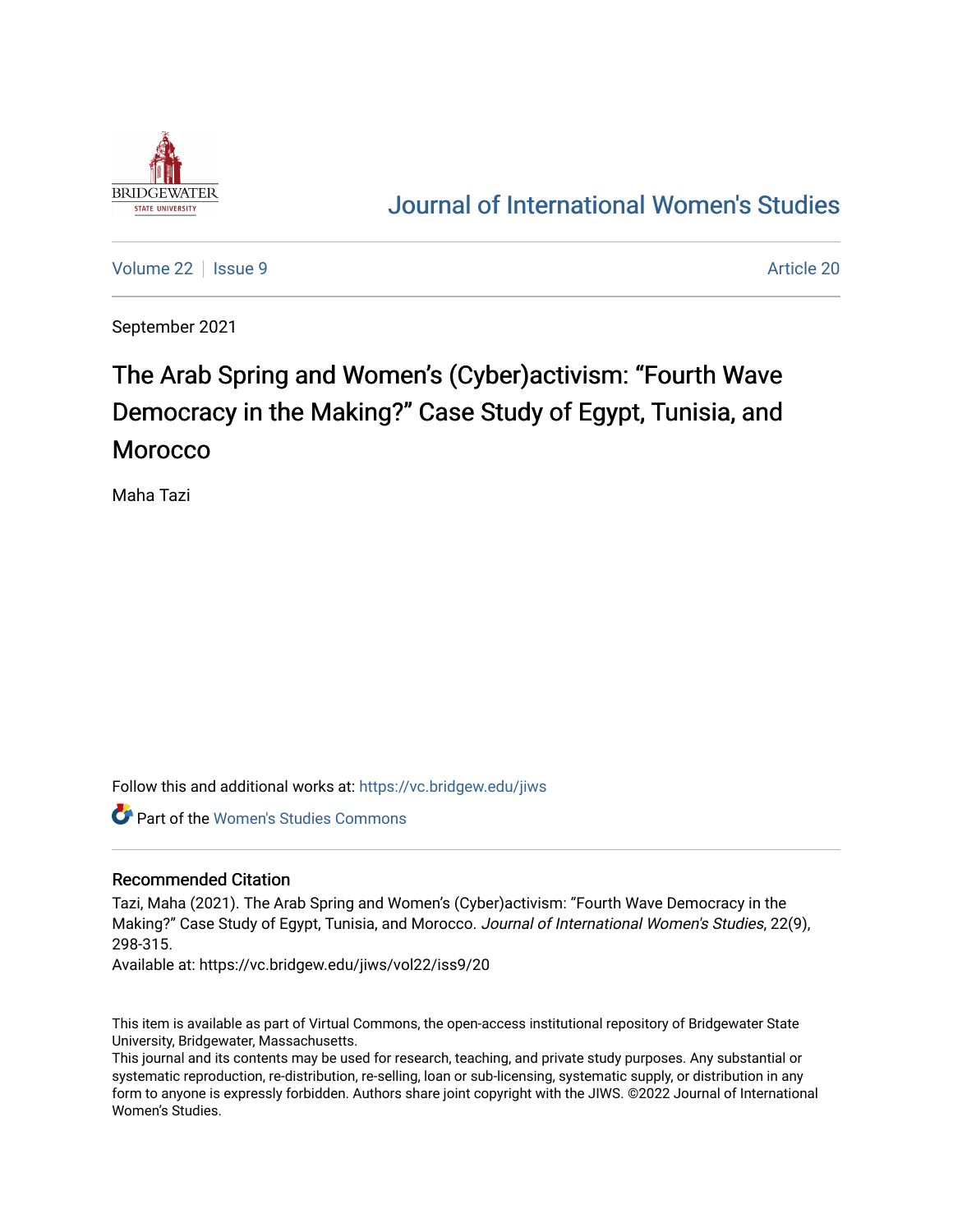#### Tazi: Case Study of Egypt, Tunisia, and Morocco

This journal and its contents may be used for research, teaching and private study purposes. Any substantial or systematic reproduction, re-distribution, re-selling, loan or sub-licensing, systematic supply or distribution in any form to anyone is expressly forbidden. ©2021 Journal of International Women's Studies.

#### **The Arab Spring and Women's (Cyber)activism: "Fourth Wave Democracy in the Making?" Case Study of Egypt, Tunisia, and Morocco**

By Maha Tazi<sup>[1](#page-1-0)</sup>

#### **Abstract**

According to Huntington's (1991) theory of "reverse democracy", countries undergoing (or having undergone) a transition to democracy during a wave are always subject to [democratic](https://en.wikipedia.org/wiki/Democratic_backsliding) [backsliding](https://en.wikipedia.org/wiki/Democratic_backsliding) in the subsequent wave. During the *third wave democratization*, the fall of the Soviet Union and other despotic regimes in Latin America led to the gradual "autocratization" of many of these countries in the late 1990s and early 2000s. More recently, in 2011, the collapse of several authoritarian regimes in the Middle East and North African (MENA) region underscored important aspects of democratization, a process in which both women and new media technologies played a key role. However, the direct aftermath of the Arab Spring also revealed a significant democratic backsliding with the outbreak of civil and tribal wars in the region, the rise of political Islam to power, and the resulting backlash against women's socio-political and legal rights. Drawing on Huntington's theory of "reverse democracy", I question whether, and to what extent, the Arab Spring could constitute a case of "fourth wave democracy"—especially considering that this most recent wave has been little, if not at all, explored and analysed. To do so, I adopt a feminist perspective that foregrounds the role of gender as the primary focus of my analysis to examine how the Arab Spring exemplified aspects of a "reverse democracy", namely in terms of its impact on women's rights and their resulting social status in the aftermath of the uprisings. I take three countries as case studies: Egypt, Tunisia, and Morocco.

*Keywords:* Arab Spring, Fourth wave democratization, Reverse Democracy, Middle East and North Africa, Authoritarianism, ICTs, Cyberactivism, Cyberfeminism, Arab feminism, Egypt, Morocco, Tunisia

#### **Introduction**

In *The Third Wave: Democratization in the Late Twentieth Century*, Huntington (1991) discusses his theory of "third wave democratization", in which he relates the story of democracy's latest recognized wave with the fall of the Soviet Union and several autocratic regimes in Latin America in the early 1990s. His main idea is that countries undergoing or having undergone a transition to democracy during a wave are always subject to [democratic backsliding](https://en.wikipedia.org/wiki/Democratic_backsliding) in the period immediately following this wave—a development that he characterizes as "reverse democracy".

1

<span id="page-1-0"></span><sup>&</sup>lt;sup>1</sup> Maha Tazi is a Ph.D. candidate in the Communication Studies Program at Concordia University. Her work focuses on women's creative disobedience and art activism in post Arab Spring North Africa. Maha

is currently working on an audiovisual production called "103-13" to raise awareness on the extent and effects of gender-based violence in Morocco and the existence of laws that criminalize such forms of abuse.

Maha taught a Critical Race Feminisms course at the Simone de Beauvoir Institute at Concordia and a Media Criticism course in the Communication department.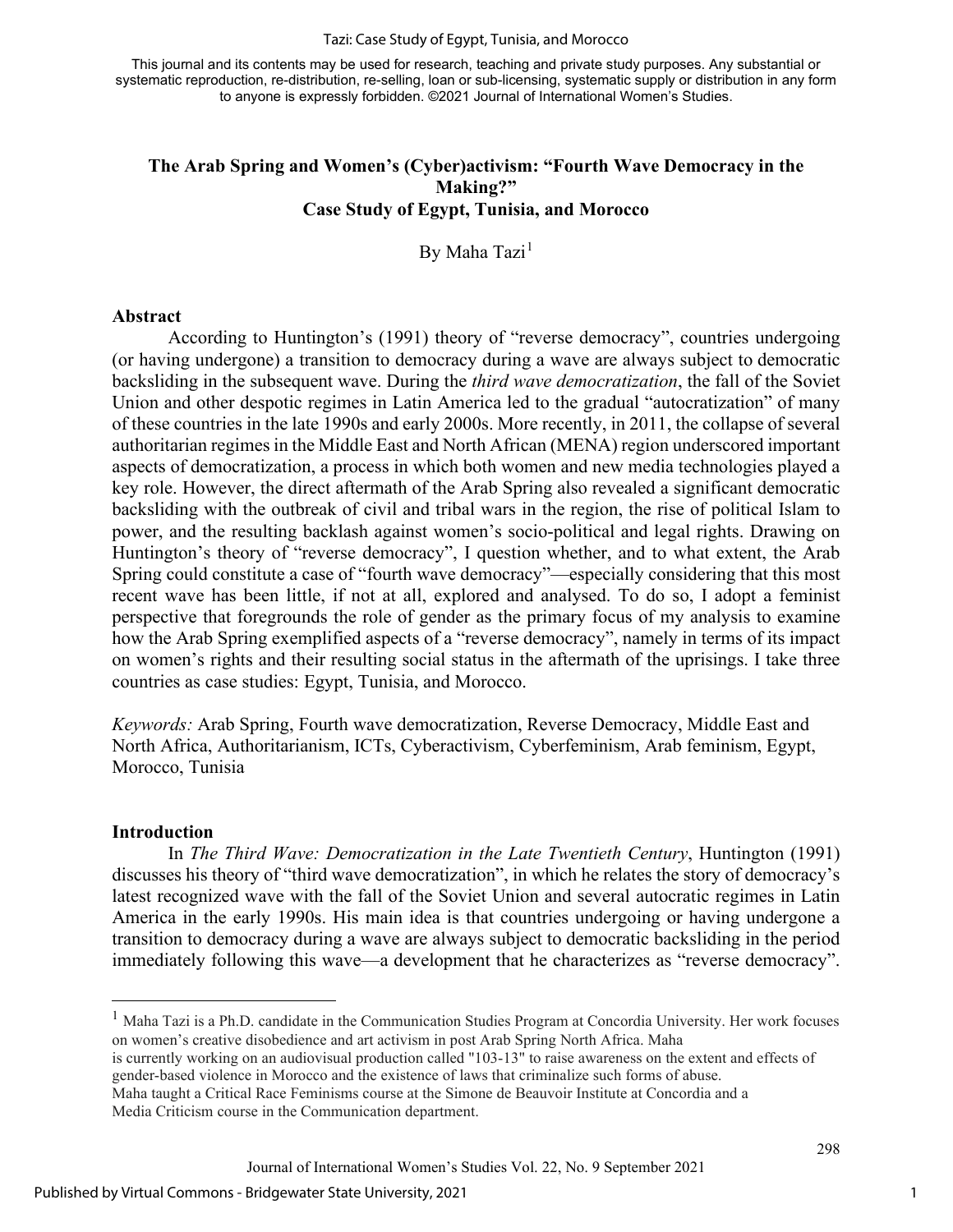In the context of the third wave, a major backsliding was evident not only in the rise of autocratic regimes in many Eastern European and Latin American countries starting in the mid 1990s', such as in Poland and Honduras, but also in the ensuing "war on terror" following the 9/11 attacks and the 2008 Great Recession. These developments have also significantly impacted women, in terms of their resulting status in the "reverse democracy" phase and undermined their social and political rights. For instance, Lila Abu Lughod (2002) underscores how the United States primarily used a narrative of Muslim women's victimization to justify their 2001 war on terror on Afghanistan. Under the pretext of "saving Muslim women" (p.1) from the shackles of patriarchal Muslim and Arab men, the US intervention sought to liberate local women in Western and imperial terms that is, without a culturally-sensitive project for women's emancipation. As a result, the intervention only furthered Afghani women's seclusion as a reaction against the US military and cultural invasion.

More recently, the collapse of several authoritarian regimes in the Middle East and North African (MENA) region in the context of the Arab uprisings of 2011, namely in Egypt, Tunisia, and Libya, underscored important aspects of democratization; however, the direct aftermath of the Arab Spring has also revealed a significant backlash against both democratic development and women's rights in the region. In fact, a few months after the apparent beginning of the democratic transitions, most of the Arab political openings closed, thereby causing an inevitable pull-back that was mainly noticeable in the rise of Islamist parties to power and the subsequent series of political, social, and humanitarian crises that are currently devastating the region, including the Syrian and Iraqi civil wars, the Libyan tribal war, and the refugee crises that spread to the European continent and beyond. Moreover, Arab women were also deliberately excluded from political participation and decision-making posts in the aftermath of the revolutions despite playing leading roles in the mobilization, documentation, and cultural dissemination phases of the uprisings (Hosni, 2017; Sadiqi, 2016). Whereas such developments could hint at a potential "fourth wave democratization" in the Arab region according to Huntington's (1991) theorization that any democratic development is usually followed by a period of democratic backsliding, this new wave has been little, if at all, explored and analysed.

Therefore, in this article, I adopt a feminist perspective that foregrounds the role of gender as the primary focus of analysis in order to examine whether the Arab Spring and its aftermath could be theorized as the "fourth wave of democracy", namely in terms of its impact on women's rights and their resulting social status in the aftermath of the series of revolutions. To do so, I take three countries as case studies: Egypt, Tunisia, and Morocco. In fact, Sadiqi (2016) discusses several patterns and similarities between these three countries in terms of the protestors' intense reliance on digital technologies to rally support and document the revolutions and the (gender) paradox between women's high mobilization in the series of uprisings and their blatant exclusion from state-building efforts in post-revolutionary Arab states.

My argument in this paper is twofold: First, by looking at the interplay between gender and the new Information and Communication Technologies (ICTs), I argue that digital technologies played a key role in empowering women to claim equal access to the public sphere during the initial "democratic transition" phase that led to the collapse (or reform) of various authoritarian regimes across the region between 2010 and 2011. This phase was characterized by a large presence of women during the street protests and an intense reliance on new media technologies to document the progress of the revolutions. However, a significant backlash against women's secured gains during this first period was evident in the direct aftermath of the uprisings, namely between 2011 and 2012, with the rise of various Islamist parties to power that were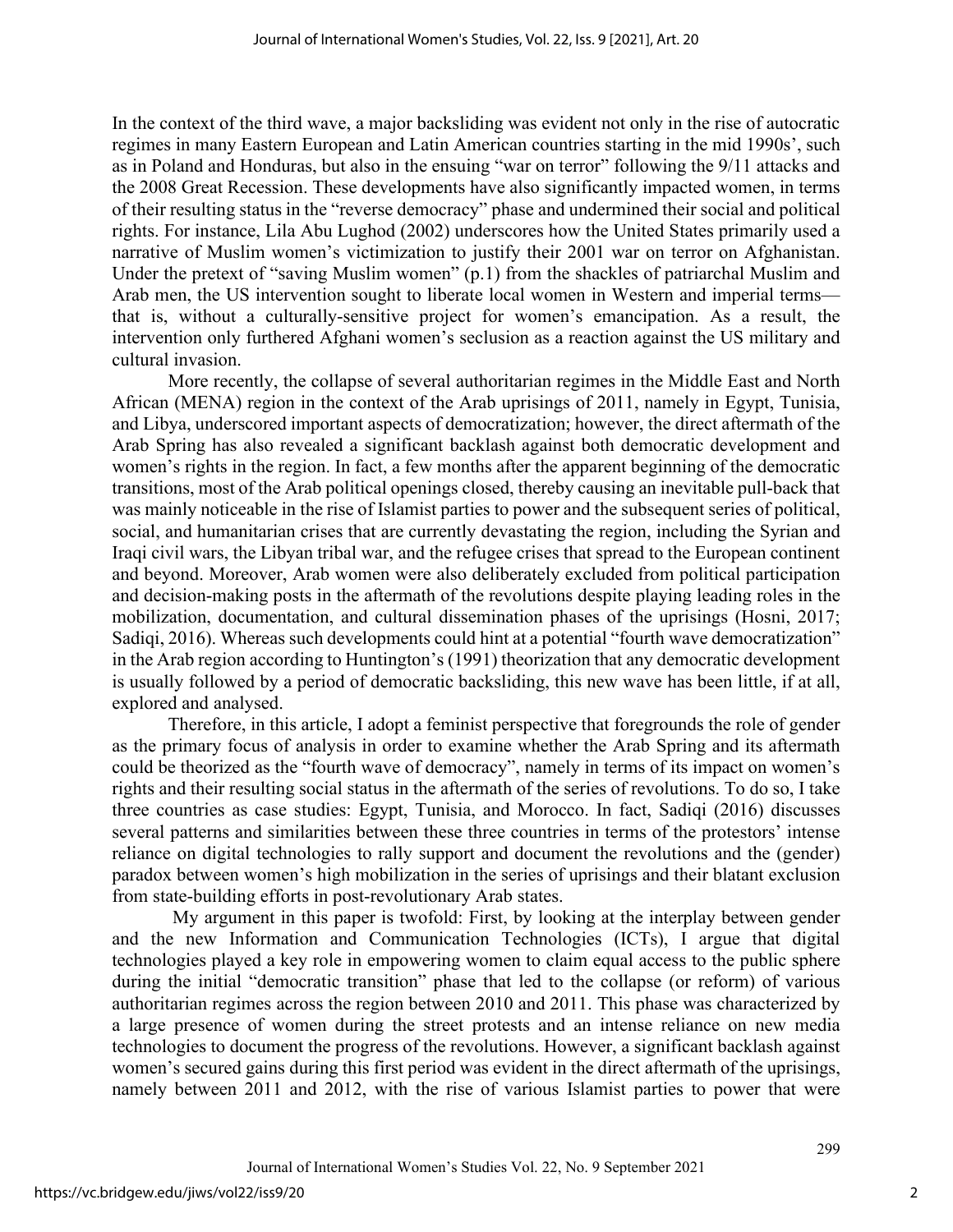antagonistic to women's legal and socio-political rights and their continued presence in the public sphere, thereby revealing aspects of a "reverse (feminist) democracy" in the region. Finally, the last part of this article focuses on some of the most recent developments that marked the period from 2013 to 2016, such as the improvement of women's legal rights, political participation and social status and the surge of women's creative subaltern counter publics to contest the ongoing social and gender inequalities in their countries in the period following this initial backlash. Such recent developments underscore the cyclical nature and the continuous "wave" pattern of democratic development that both confirms and limits Huntington's theory.

#### **Waves of Democracy: From Huntington's Three First Waves to the Arab Spring**

#### *Huntington's Three Waves of Democracy*

In order to understand the potentially emerging "fourth wave democracy" in its full complexity and implications, it is necessary to go back to previous waves as described by Huntington in his seminal work *The Third Wave: Democratization in the Late Twentieth Century*. First and foremost, the foundation for Huntington (1991)'s meaning of democracy is derived from Dahl (1971)'s classic definition of democracy as a "polyarchy", that is a form of government in which power is invested in many individuals at the same time and where political participation and contestation are essential constitutive elements. Huntington's assessment of democracy is also based on electoral competition and widespread voting participation, as well as on the institutionalization of checks and balances and the limitations on political power (Huntington, 1991, p. 7–13). The main idea of Huntington's (1991) book is that countries undergoing or having undergone a transition to democracy during a wave are always subject to [democratic backsliding.](https://en.wikipedia.org/wiki/Democratic_backsliding) In other words, whenever there is a move toward democracy, such a transition is almost systematically followed by a "reverse move".

The first wave of democracy began in the early  $19<sup>th</sup>$  century in the United States with the so-called Jacksonian [democracy,](https://en.wikipedia.org/wiki/Jacksonian_democracy) which was a first attempt to limit slavery in the country and grant suffrage to the majority of white males regardless of property ownership and tax payment. At its peak, this first wave witnessed the rise of 29 democracies, mainly in the Western world—that is, in Western Europe and North America. However, first wave democracy started to fade out when Mussolini rose to power in Italy in 1922, followed by Hitler in 1933 in Germany. The decline of the first wave lasted from 1922 until 1942, during which the number of democracies in the world dropped to a mere 12 (Huntington, 1991). The second wave of democracy began in 1946, following the Allied victory in [World](https://en.wikipedia.org/wiki/World_War_II) War II, and lasted for about 20 years, with a steady increase of democracies in the Western (and other parts) of the world before starting to decline in 1962 at the peak of the Cuba missiles crisis, during which the total number of democracies dropped from 36 to 30 worldwide between 1962 and the mid-1970s (Ibid.).

Finally, the third wave began in 1974 with the [Carnation Revolution](https://en.wikipedia.org/wiki/Carnation_Revolution) in Portugal, also referred to as the  $25<sup>th</sup>$  of April, a [military](https://en.wikipedia.org/wiki/Military_coup) coup that overthrew the authoritarian regime of the [Estado Novo.](https://en.wikipedia.org/wiki/Estado_Novo_(Portugal)) The number of countries that transitioned towards a democratic system during this wave amounted roughly to 100 democracies, which was a considerable increase in just a few decades. It included, among others, the historic democratic transitions in Latin America during the 1980s, in Asian Pacific countries from 1986 to 1988- including the [Philippines,](https://en.wikipedia.org/wiki/Philippines) [South Korea,](https://en.wikipedia.org/wiki/South_Korea) and [Taiwan-](https://en.wikipedia.org/wiki/Taiwan), in Eastern Europe after the collapse of the Soviet Union, and in sub-Saharan Africa beginning in 1989. However, some backsliding was evident in the period immediately following the onset of the "war on terror" after the [September 11, 2001](https://en.wikipedia.org/wiki/September_11,_2001) attacks; moreover, after the Great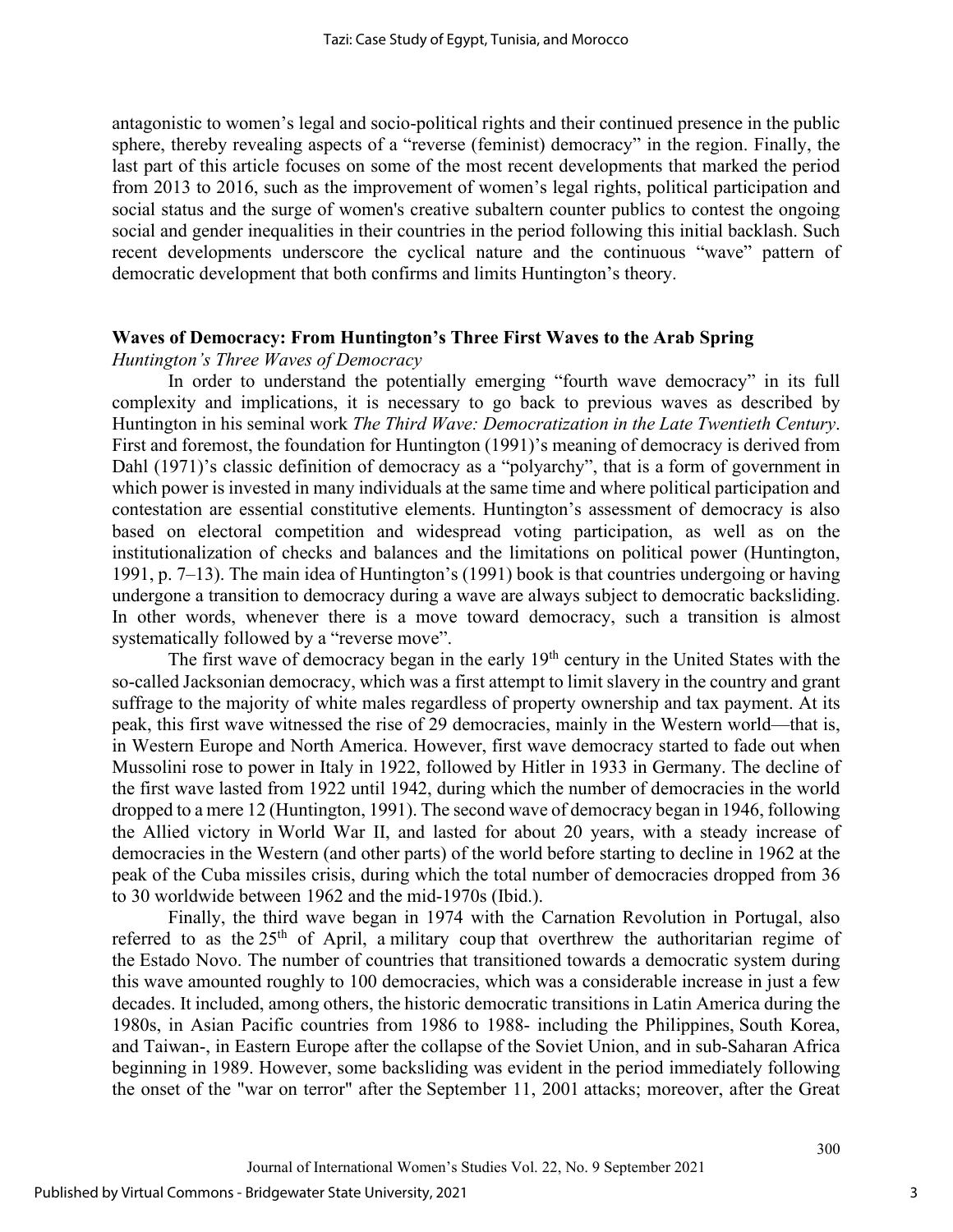Recession of 2008, a number of other countries slowly backslided from democracy including Thailand, Cambodia, Philippines, Turkey, Hungary, Poland, Honduras, and the Maldives.

Although the notion of "waves of democracy" is widely accepted, their existence is contested by several scholars such as Przeworski et al. (2000) and Doorenspleet (2000b). Their criticism relates to the fact that Huntington's waves classification mostly relies on a measure based on the percentage of states that were democratic at a historical point in time. However, the number of states in the global system itself increased dramatically during Huntington's period of analysis, which was characterized by a series of decolonization processes. The "third wave" was, in this sense, not so much an exceptional case that witnessed the rise of numerous (un)democratic states as it witnessed merely the rise of nation-states in a "post-colonial" global world. Przeworski et al. (2000) also found that transitions between democracies and autocracies in the 1950–1990 period occurred mostly in Latin America, and that the rest of the world was relatively stable during this period, thereby undermining Huntington's theory of "reverse democracy" in the context of the second and third wave democratization. Finally, Huntington's classification can also be critiqued for being overtly Eurocentric and pro-Western. For instance, from a feminist critique standpoint, Switzerland, which is typically included as part of the first wave, did not grant women the right to vote until 1971, in the context of democracy's third wave only.

#### *Fourth Wave Democracy: On the Origins of Women's Activism in the Region and the Core Role of CyberActivism during the Arab Spring*

In December 2010, the self-burning of [Mohamed](https://en.wikipedia.org/wiki/Mohamed_Bouazizi) Bouazizi in Sidi Bouzid, a [Tunisian](https://en.wikipedia.org/wiki/Tunisia) street vendor who was repeatedly harassed and humiliated by the local authorities in his hometown, arguably marked the start of the Tunisian revolution and the beginning of the events now known as "the Arab Spring." The Arab Spring was characterized by a series of uprisings that sparked across the MENA region to contest and topple several autocratic regimes through both violent and non-violent protests, coups, and demonstrations. The uprisings led to the fall of several dictatorships including former Tunisian president Ben Ali's regime (on January 14th, 2011), ex-Egyptian president Hosni Mubarak's system (on February  $11^{th}$ , 2011), and former Libyan ruler Gadhafi's military regime (on October  $20<sup>th</sup>$ ,  $2011$ ). In this context, Howard and Husain (2014) argue that new digital technologies played a key role in the rise of both democratic consciousness and organizing.

Democratization movements in the MENA region had existed long before mobile phones and the Internet came to these countries during the long years of struggle against colonial rule in the first half of the twentieth century and, subsequently, when a few authoritarian regimes rose to prominence in newly-independent Arab states during the second half of the century. One example includes the struggle of the Moroccan Left and the *Ila-al Amam* movement against late King Hassan II's autocratic regime during the infamous *Years of Lead* that marked Morocco between the 1960s and the 1980s. Similarly, women's activism in the region precedes the digital revolution and the Arab Spring and can be traced back at least to the early twentieth century where Arab women played active roles in their countries' independence movements. For instance, Huda Sharaawi was both a feminist and an anti-colonial activist and icon during the 1919 Egyptian Revolution against British rule (Sadiqi, 2016). The birth of the *Egyptian Feminist Union* at the home Huda Sharaawi in 1923 officially marked the scission between the nationalist movement and the feminist movement in post-independent Egypt in a context where women activists were denied political and social rights in the wake of the revolution. Similarly, Algerian women also played leading roles in the 1954-1962 bloody war of independence against the French through what cooke

4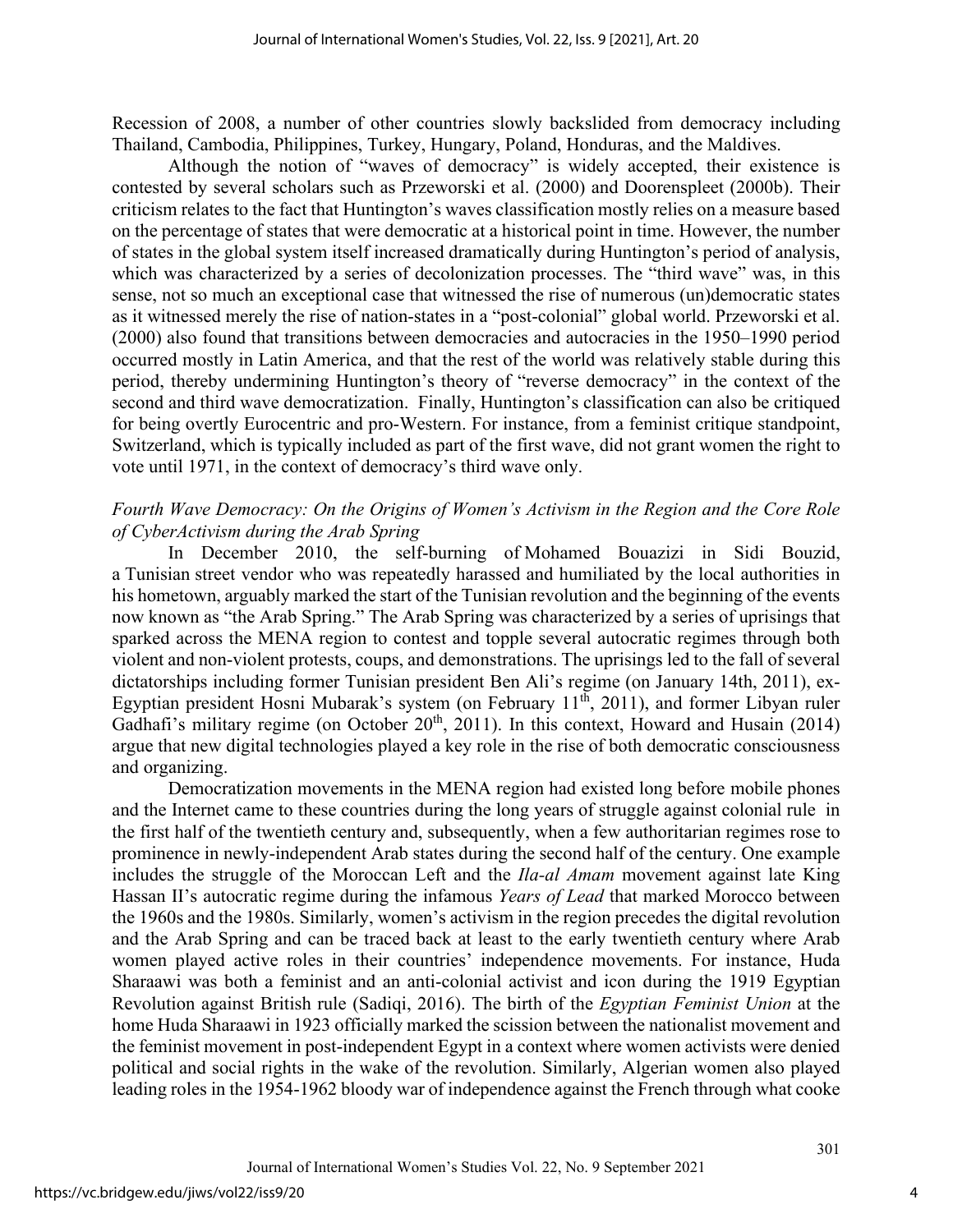(2016) describes as "stratégie-femme" (p.32) (i.e., women's resistance tactics of smuggling weapons, hiding dissidents in their homes, and delivering important messages). However, despite such overwhelming contributions to the nationalist struggle, Algerian women only constituted they 1% of the national assembly in post-independence Algeria (cooke, 2016). Finally, during the 1912- 1956 French Protectorate in Morocco, women were also active on two fronts: in the political struggle for national independence and in societal debates to improve their access to education and schooling in order to put an end to women's seclusion in the private sphere (Yachoulti, 2015). One of the scarce figures of feminist activism back then was Malika Al Fassi, the daughter of the founder of the Independence Party, Abbas Al Fassi, who was also one of the founding figures of the *Akhawat Al Safa* in 1944, the first association to openly advocate a feminist agenda in Morocco through their demands to abolish polygamy and institutionalize women's formal education (Ennaji, 2016).

At the turn of the twenty-first century, the advent of new media technologies allowed Arab groups with progressive [democratic and feminist] ideas "to build extensive networks, creat social capital, and organize political action" (Howard & Husain, p.18). In fact, in a region like the Middle East where traditional media are still subject to massive state control and censorship, digital technologies act as alternative media for dissenting and opposing voices, where the free flow of information becomes a source of power that enables "political contests to take place over the aspirations, values, and imaginations of people" (Gheytanchi and Moghadam 2014, p. 4). In the context of the Arab Spring, digital media served as "an 'information equalizer', allowing for both the telling of compelling stories and the management of all the small communications and logistics tasks that must happen in concert if an uprising is to succeed" (Howard & Husain, p.18).

Howard and Husain (2013) identify five phases to the story of digital media and the Arab Spring*.* First, the preparation phase where the ICTs have enabled social activists to connect with one another years prior to the beginning of the Arab Spring in order to build solidarity around shared grievances and identify collective political goals starting in the early 2000s. Second, the ignition phase where digital technologies allowed activists to capitalize on an isolated incident, such as the self-immolation of a street vendor in Tunisia, a blogger in Egypt or a single mother in Morocco, which was deliberately ignored by the mainstream state-controlled media in order to enrage the public. Third, the street protests phase in which activists were able to organize and coordinate the series of offline demonstrations digitally. Fourth, the international buy-in phase where protesters mobilized international support, including global diasporas, overseas agencies and governments, through the documentation of the uprisings and the sharing of stories of regime abuse on various online platforms. Finally, Arab activists also strongly relied on the ICTs during the climax state phase in order to document the gains secured or the backlash incurred in the aftermath of the uprisings, in a context where their demands were either met by their governments or faced a protracted stalemate as it was evident in subsequent cases of civil wars.

In Tunisia, digital technologies played a key role during the ignition phase of the revolution. In the early days of the Jasmine revolution, the media blackout around the tragic death of Mohamed Bouazizi in mainstream news media and the wide circulation of photos and videos of his plight in the hospital prior to his death on various social media sites sparked the first series of protests in Sidi Bouzid in December 2010 which eventually led to the start of the Tunisian revolution (Ryan, 2011). Similarly, in the context of the Egyptian Spring, a Facebook-led campaign to memorialize a murdered blogger, Khalid Said, who had been beaten to death by the Egyptian police, converted anti-Mubarak sentiment to general civil disobedience and played a crucial role in both the street protests and the international buy-in phases of the Egyptian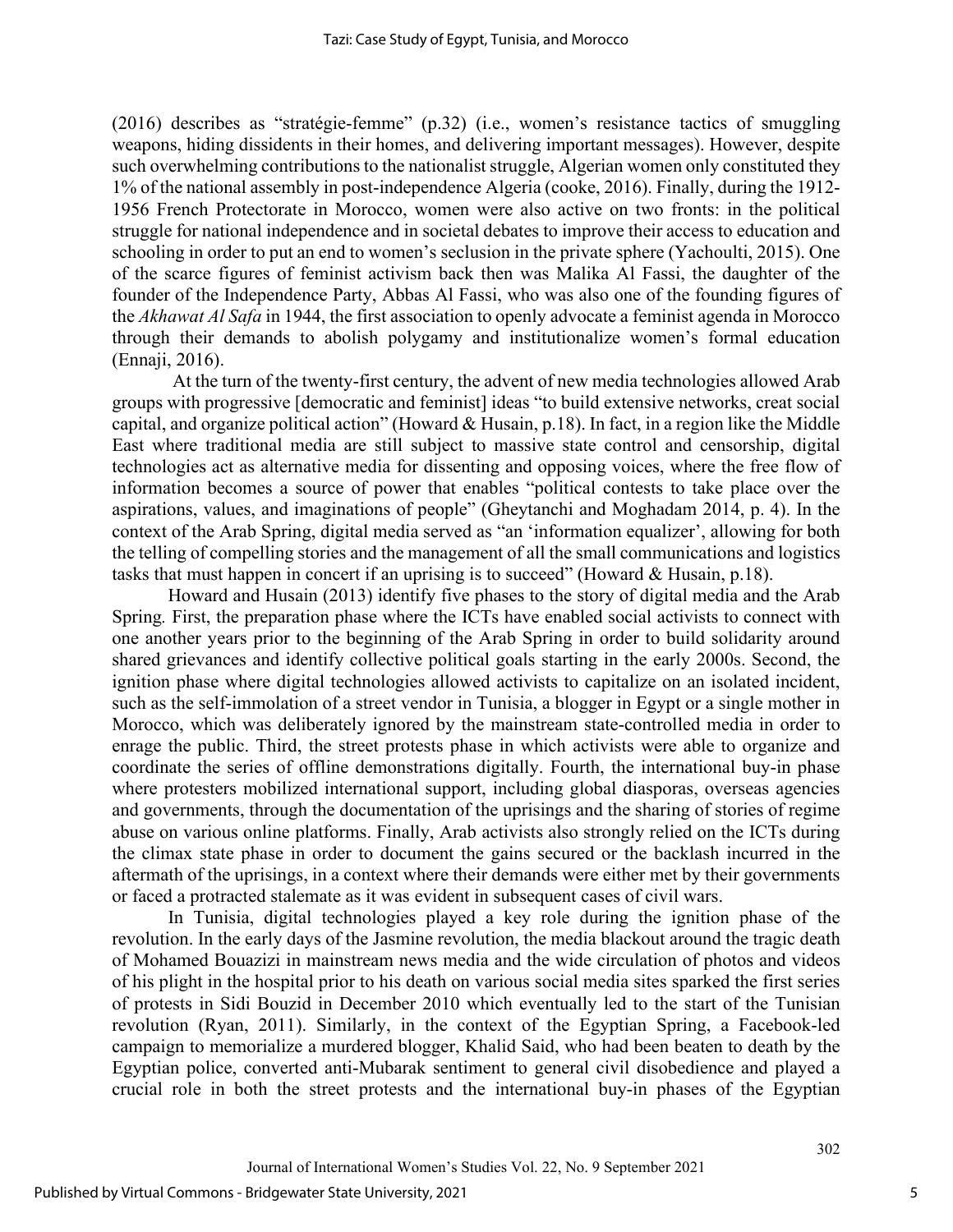revolution. In 2011, images of the young blogger's dead body which were widely shared on social media using mobile phones led to the surge of indignation and popular discontent throughout the country and beyond (Howard & Husain, 2013). Likewise, inspired by the Tunisian and Egyptian revolutions, young Moroccan activists created an online digital campaign consisting of a series of videos to voice their dissatisfaction with the monarchy's top-down approach and called for a national march in all major cities, which was at the origin of the so-called February 20<sup>th</sup> Movement (20-FMV) of the "Moroccan Spring" (Abadi, 2014). As Daadaoui (2017) pertinently points out: "The movement's undeniable feature was that it was born out of several tech savvy youth activists using the social media platforms of Facebook, Twitter and YouTube". However, while the series of uprisings in Egypt and Tunisia eventually led to the collapse of Mubarak and Ben Ali's regimes in 2011, Moroccan activists did not demand a change of regime but called, instead, for a "genuine" constitutional monarchy and the limitations of the King's political prerogatives, which resulted in the adoption of a reformed constitution in July 2011 (Boutkhil 2016; Abadi, 2014). In this context, digital technologies continued to play an important role in the climax state phase of the Moroccan Spring in order to document the gains (or lack thereof) of the 20-FMV. In fact, many Moroccan activists expressed their discontentment with the outcomes of the local revolutionary movement, through several blogs such as "Mamfakinch" and "Avaaz", which they perceive has been effectively co-opted by the regime given that the newly adopted constitution failed to destabilize the status-quo and meet the protestors' demands on the long run (Daadaoui 2017; Iddins, 2018).

Therefore, during the series of uprisings that characterized the Arab Spring, digital technologies have allowed activists to create a "pressure from below" to destabilize the traditional hierarchies of power (Al Rawi 2014, p. 1149), and paved the way for initial democratic transitions that were evident in either the toppling of authoritarian regimes—such as in Egypt and Tunisia or in the adoption of constitutional reforms, as it was evident in the case of Morocco. Nevertheless, it is important to acknowledge that although new media technologies played a key role in the democratization movements of the Arab uprisings, several autocratic regimes were also able to instrumentalize new technologies and social media platforms to repress and track down activists' movements. Cases in point, the Egyptian security services used Facebook and Twitter as a major source of information in order to anticipate the movement of activists during the uprisings, and on several occasions in 2011, the Tunisian government attempted to ban Social Networking Sites (SNSs) to stop the Jasmine revolution (Freedom House Report, 2012; Howard & Husain, 2013).

## **Fourth Wave Democratization (2010-2011): Cyberfeminism and Women's Empowerment during the Arab Spring Uprisings**

## *On the Core Role of Cyberfeminism during the Arab Spring*

As mentioned previously, Middle Eastern women's activism precedes the Arab Spring and the digital revolution and can be traced back to the early years of the twentieth century with the rise of anti-colonial movements in which women played a central role. Recent events have spurred the ideal conditions for the rebirth of Arab women's activism, where their contributions were once again needed, this time to put an end -not to colonial rule but- to authoritarian regimes throughout the region in the context of the "Arab Spring". Arab women played a key role in important stages of the 2010-2011 uprisings, which was particularly empowering for them in so far as their activism resulted in a greater geographic mobility, better access to the public sphere, and improved social status. This suggests that the Arab Spring exemplified, initially, an important democratic development in terms of gender equality. In fact, thanks to the advantages of digital technologies,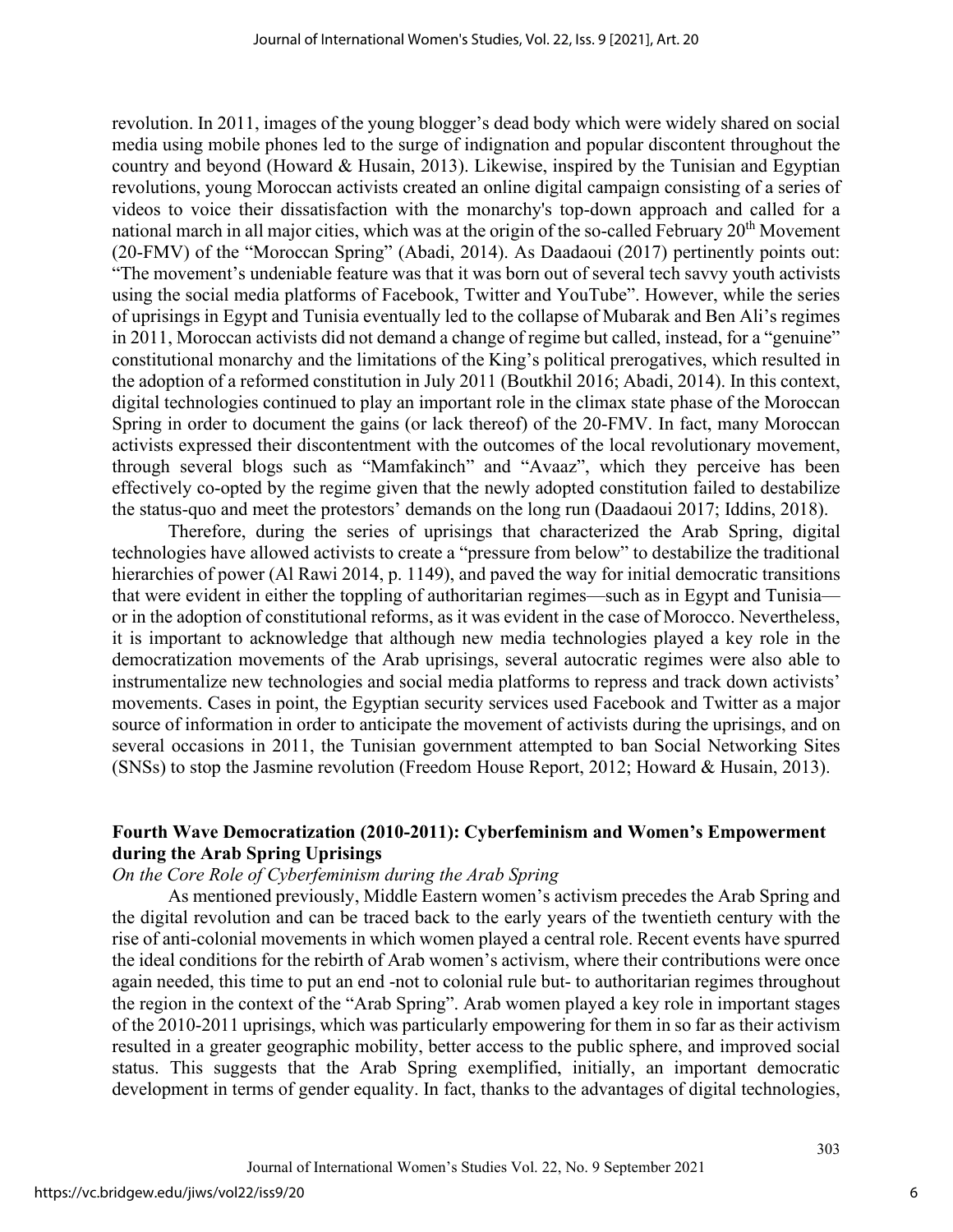including anonymity, privacy, affordance, and (relative) accessibility, women of all social classes were able to contribute significantly to the Arab Spring revolutions (Gheytanchi & Moghadam, 2014). Women activists were particularly active at three important stages of the uprisings, including during the mobilization, the documentation, and the cultural dissemination phases (Hosni, 2017).

During the first phase, Egyptian women bloggers played a leading role in mobilizing mass demonstrations of women and girls during the uprisings, which reflected both their dissatisfaction with their socio-political status in the Egyptian society and their opposition to Mubarak's despotic regime (Naber, 2011). Asmaa Mahfouz, a 25-year-old woman, called for massive participation in the January 25 demonstrations and the abandonment of chauvinist and misogynist attitudes through her viral YouTube video that launched the first series of protests in Egypt; she stated the following:

> "Whoever says women shouldn't go to the protests because they will get beaten, let him have some honor and manhood and come with me on Jan 25. I, a girl, am going down to Tahrir Square and will stand by myself and hold up a banner so that people may have some honor" (Bernard, Bessis & Cherif 2012, p. 16).

In Tunisia, Lina Ben Mhenni's blog ATunisiangirl.blogpost.com also played a key role in the start of the protests. In January 2011, Lina covered the early weeks of the [Jasmine Revolution](https://en.wikipedia.org/wiki/Tunisian_Revolution) after Mohamed Bouazizi set himself on fire and documented the news of his tragic death that was absent from mainstream media news outlets, thereby sparking national indignation that led people to come down onto the streets in protest (Ryan, 2011). Finally, in Morocco, women played a particularly important role in the mobilization phase of the protests; 14 activists featured in the 20- FMV's YouTube videos announcing the creation of the movement were young women. In fact, the first campaign opens with a young woman, Amina Boulghabi, a founding member of the 20- FMV, and ends with a much older woman who spoke in Darija, the Moroccan dialect. Telling her personal story with the Moroccan regime's corruption and police violence and incarnating the persona of the Moroccan grandmother who has faced regime abuse her entire life, the older woman called for the right to protest and others to join the movement (Abadi, 2014). In addition, Moroccan women's other various Facebook and Twitter posts also played a role in initiating the demonstrations of the movement and paved the way for the rise of virtual activism (Yachoulti, 2015).

During the second phase of the documentation of the uprisings, while Egyptian women actively protested and demonstrated in masses alongside their male counterparts in Tahrir square (Gheytanchi & Moghadam, 2014), Tunisian women's platforms served as a major source of information to document the series of uprisings and call for national and international support, where the protests were recorded live on cell phone cameras and uploaded onto various social networking sites. For instance, content from Atunisiangirl.blogspot.com was directly used by *Al Jazeera* for international news coverage, in which the woman activist denounced several human rights violations committed against non-violent protesters by official authorities during the uprisings (Hosni, 2017). Moroccan women were also particularly active during the documentation and coordination phase of the protests. They helped create several Facebook group pages that were affiliated with the 20-FMV's page, and they urged their Moroccan counterparts to take part in the protests while keeping them informed about the dates and locations of the movement's meetings and rallies (Yachoulti, 2015). Various websites such as "mamfakinch.com" (we will never give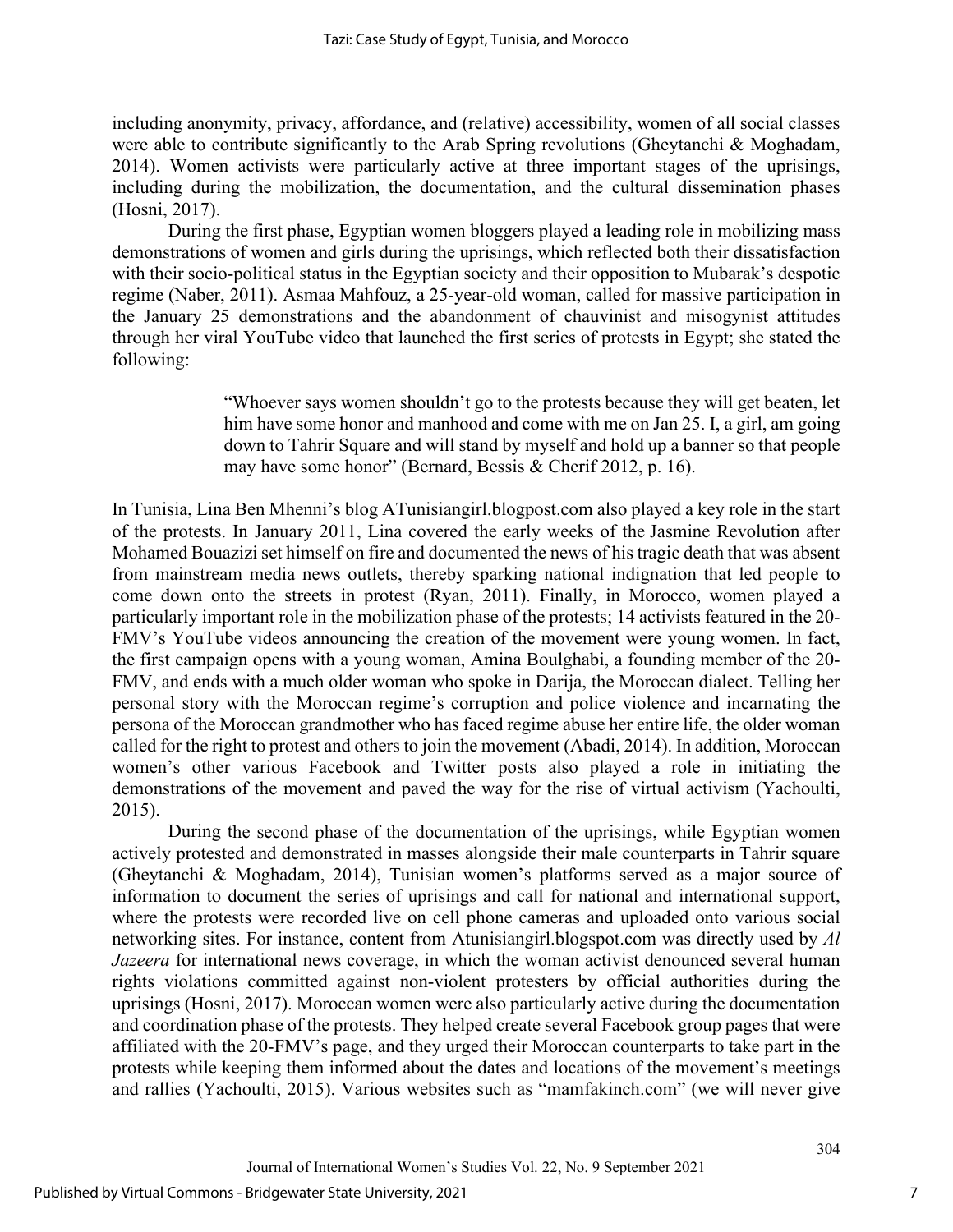up) and "lakome.com" (To You) allowed Moroccan women activists to share regular updates and information about the movement's achievements (Iddins 2018). More importantly, Moroccan women served as spokespersons of the 20-FMV's movement during the series of protests; they also took to the front lines and confronted security forces, protecting their male counterparts from police brutality (Yachoulti, 2015). Hasna, another female activist in the movement, reported her experience during the 20-FMV's protests: "We walked side by side with men. Some women were even more courageous than men, they had shown greater audacity and zeal than that shown by men" (Ibid., 904).

Finally, during the cultural dissemination phase, Moroccan, Tunisian, and Egyptian women activists were able to promote a culture of active citizenry and move from critiquing to contributing to social justice and the development of their societies (Hosni, 2017). In Egypt, women activists of the *Women on Walls* graffiti movement have been resorting to creativity as a basic revolutionary tool during the series of protests to paint Cairo's walls and articulate their vision of an ideal societyone that is free of police abuse, sexual harassment, and other forms of gender-based violence (cooke, 2016). In Tunisia, Lina Ben Mhenni launched her initiative "Books to Prisons" campaign for political prisoners who would go on hunger strikes to claim their right to read in Tunisian prisons and promote a culture of human rights through her blog (Hosni, 2017). Finally, in Morocco, women's rights organizations seized the momentum created by the 20-FVM to create a new coalition under the name the "Spring of Dignity" in 2013 following the tragic suicide of a teenager who was forced to marry her rapist in order to demand the official criminalization of domestic violence and rape (Sadiqi, 2016; Yachoulti, 2015). Therefore, Arab women have played a significant role in their countries' democratic transitions during the series of uprisings, where women's movements and broader social movements have rather become "intertwined social phenomenon" (Gheytanchi & Moghadam, 2014, p. 2). In fact, women's activism reflected their discontent with both their social status and the governments in place and contributed to press for gender-sensitive reforms and political change, concomitantly.

#### *The Arab Spring: Women's Empowerment and Fourth Wave Democratization*

Through their continuous reliance and mobilization of new media technologies, Arab women's active participation in the series of uprisings contributed to their temporary empowerment, namely in terms of increased geographic mobility, access to the public sphere and the development of a transnational feminist network of women's solidarity. In Egypt, women's contributions to the uprisings during which they marched alongside men was particularly empowering for them, as they were never involved in a community with equal rights before (Gheytanchi & Moghadam, 2014). In fact, women's invasion of Tahrir Square during the series of uprisings could be seen as a political act and a way of 'doing politics' in itself, given that the public sphere in Egypt is traditionally seen as the sole domain of men, and that women are strongly encouraged to remain in the confines of the private sphere. Therefore, in 2011, the 18 days of protests in Tahrir Square constituted a "time out of time" and a "rupture" from the status quo, where gender segregation is otherwise very much prevalent, and women are relatively invisible in the public sphere (Wahba, 2016, p.67). In this sense, Egyptian women's (cyber)activism has also contributed to bridge the public/private and men/women dichotomy that is used to characterize Arab women in several secularization theories (Hosni, 2017, p.5). Moreover, the Egyptian revolution witnessed the development of new forms of solidarity between women from various religious backgrounds—including Muslims and Christians—and social classes, where upper,

8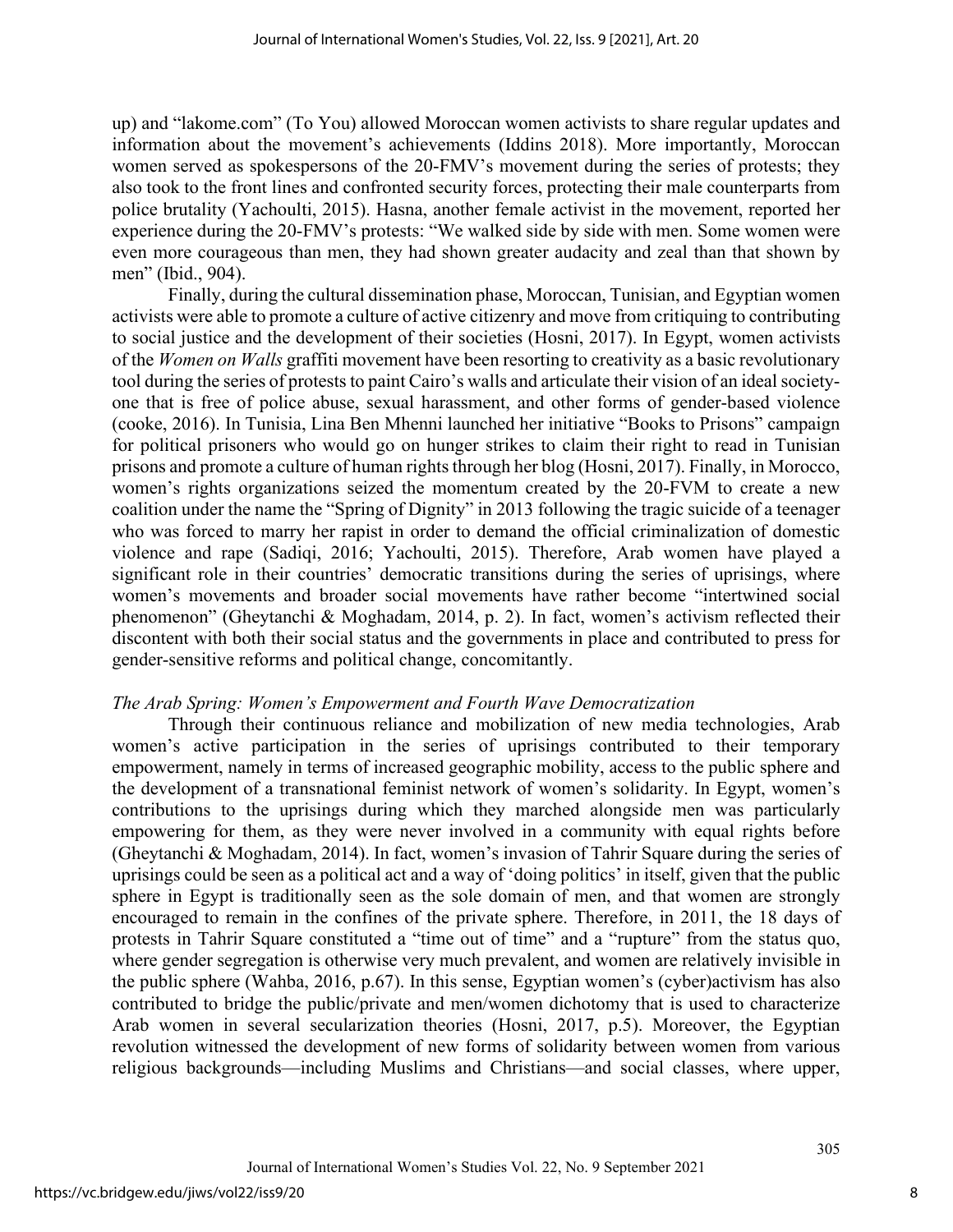middle and lower class women came together under the common objective of "Defying the Regime, Defying Patriarchy" (Wahba, 2016, p.67).

In Tunisia, the women's empowerment aspect was evident in the leadership positions that women assumed during the Jasmine revolution. For instance, Lina Ben Mhenni became a leading figure in citizen journalism through the role of her trilingual blog in which she documented the progress of the Tunisian revolution at local, regional, and international levels. This was facilitated by her presence on the ground as she filmed and recorded the protests live despite the government's multiple intimidation attempts to block and censor content on her blog (Hosni, 2017). Speaking about the role of the Tunisian revolution in setting a model of transnational solidarity as well as a revolutionary ideal for other insurgent Arab states to follow, Yahyaoui, one of the leading Tunisian activists, reported: "We have this huge responsibility to show to the world, and to the Arab world, that we can succeed. Even if we are focusing on Tunisia, we are doing it for the entire region" (Hosni 2017, p. 15).

Finally, the Moroccan February  $20<sup>th</sup>$  movement also exemplified an important women's empowerment aspect through the creation of a feminist sub-branch of the movement, the so-called *"Feminist Spring for Equality and Democracy"* (Yachoulti, 2015). Founded in March 2011, the aim of the coalition was to integrate a gender-sensitive aspect to the Moroccan Spring, and particularly to the new envisioned constitution. Therefore, one of the earliest achievements of this feminist coalition was the development of a memorandum reflecting women's various demands, their vision of the new constitution, and their role in the Moroccan society. The memorandum particularly emphasized the principles of parity and the constitutionalizing of women's gains and rights in order to promote and guarantee equal political, economic, social, cultural, and civil rights for men and women (Yachoulti, 2015). The 20-FMV also led to the development of a new consciousness of feminist activism among the younger generation of Moroccan women, where women from all walks of life, including social classes, ideologies and political affiliations, came together under the same unifying movement and its feminist sub-branch (Sadiqi, 2016). In this sense, the *"Feminist Spring for Equality and Democracy"* deployed a gender-sensitive approach to push for social change, placing gender equality at the center of a larger discussion of Moroccan citizenry and constitutional reforms. Ultimately, in terms of transnational solidarity, the feminist coalition of the "Moroccan Spring" did not limit itself to acting at the local level but also sought to develop coalitions at the MENA region level in order to "unify women of the region against dictatorship, inequality, and marginalization" (Yachoulti, 2015, p. 905).

As a consequence, Al Rawi (2014) sheds light on the collective identity and character that is forged through Arab women's (online) movements to challenge gender inequality and unite several men and women activists across Arab states. Likewise, Gheytanchi & Moghadam (2014) underscore how this new transnational and electronic communicative sphere has facilitated the emergence of a "new Arab public sphere" and a "distinct community" within the Arab world today. In fact, Arab women's active roles during the series of uprisings have contributed to deconstructing the perception of Arab women as powerless, invisible, voiceless, and victims (Abadi, 2014). Through their strategic use of digital technologies, Egyptian, Moroccan, and Tunisian women were able to contribute concomitantly to the struggle against authoritarianism and gender inequality, which, in turn, was particularly empowering for them in terms of access to the public sphere and improved social status to promote a feminist agenda. Foregrounding gender and the role of new media technologies, the Arab Spring has, in this sense, materialized as a case of fourth wave democracy. However, as cooke (2016) pertinently points out: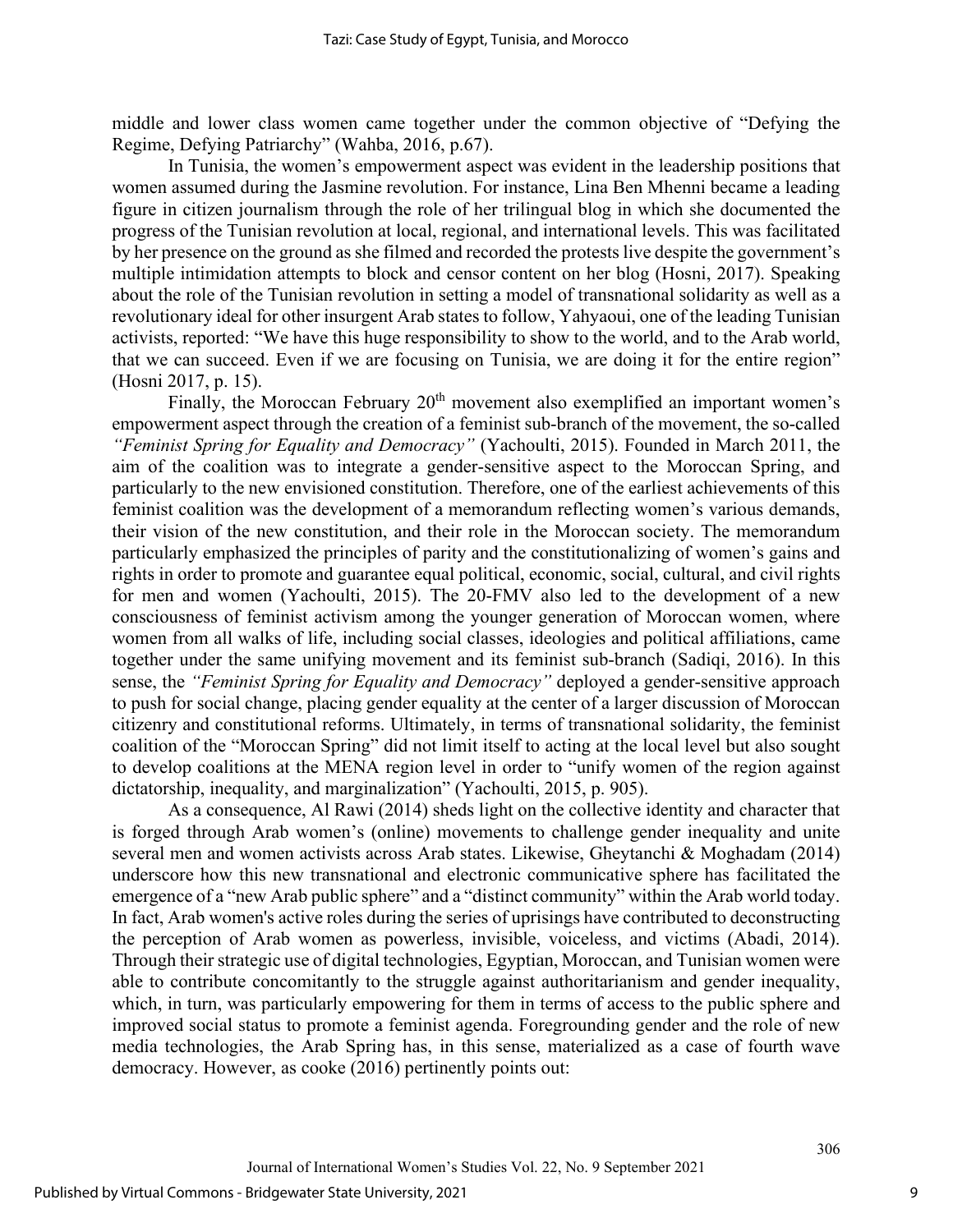"In revolutions, as in wars, norms and values are suspended 'for the duration' in order to accommodate necessary breaches of what is normally considered appropriate. It also shows that when the crisis is over, the cultural police try to restore traditional gender norms in an attempt to 'squeeze the genie back into the lamp.'" (p.31).

Likewise, a parallel can be drawn between Arab women's active contributions to the Arab Spring and their resulting social status in the period directly following the uprisings.

#### **Fourth Wave "Reverse Democracy" (2011-2012): The Backlash against Women's Rights in the Aftermath of the Arab Spring**

#### *The Rise of Political Islam and the Legal Backlash against Women's Rights*

Whereas women have occupied a center stage in the so-called Arab Spring revolutions, their active contributions have not been effectively translated into egalitarian and progressive legislations that guarantee their rights as equal citizens and encourage their political representation and labor participation in the aftermath of those revolutions (Sadiqi, 2016). The first backlash against women's rights materialized in terms of the rise of Islamist parties to power for the first time in the history of many Arab states, which were very much antagonistic towards women's socio-political and legal rights. In Tunisia, the rise of political Islam to power culminated with the election of Ennahda in the aftermath of the Jasmine revolution in 2011. Because of its conservative agenda, the party constituted a direct threat to women's rights in several respects, especially with regards to the gains made in the 1956 Tunisian Personal Status Code under Bourguiba (Hamza, 2016). Cases in point, in 2012, article 28 of the newly adopted constitution under Ennahda foregrounded complementary—not equal—roles for men and women in the Tunisian society (Arfaoui, 2016).

In Egypt, such a "gender paradox" was also evident in the new constitution that was adopted under Morsi's post-revolutionary Islamist government in 2012, which not only reemphasized women's family and reproductive roles, but also foregrounded the role of religion and Shari'a in regulating all aspects of their lives (McLarney, 2016). Further, with an overtly Islamistdominated committee, the new constitution adopted a conservative stance against women's divorce and custody rights and the appointment of women's judges; as a result, an Egyptian female deputy president of the Constitutional Court lost her position following the adoption of the new constitution (Khattab, 2016). Because of its pro-child marriage stance, the 2012 constitution also violated many of CEDAW's fundamental principles--i.e. the *Convention on the Elimination of all Forms of Discrimination Against Women* (Khattab, 2016).

In 2011, Morocco also witnessed the rise of its first Islamist democratically elected party since the country's accession to independence in 1956, which quickly revealed its anti-feminist agenda by rejecting the *Government Agenda for Equality 2011–2015* (Boutkhil, 2016). In addition, although article 19 of the newly adopted constitution in July 2011 stipulates several advances for women's rights, it also highlighted an important limitation: that such developments can only take place "with [the] respect for […] the constants and of the laws of the Kingdom" (Ibid., p. 254), thereby re-emphasizing the primacy of monarchy, tradition, and religion over women's rights in the country. In this context, Boutkhil (2016) speaks about "feminine liminal citizenship" to characterize the status of women in post-Arab Spring Morocco "whereby their full citizenship is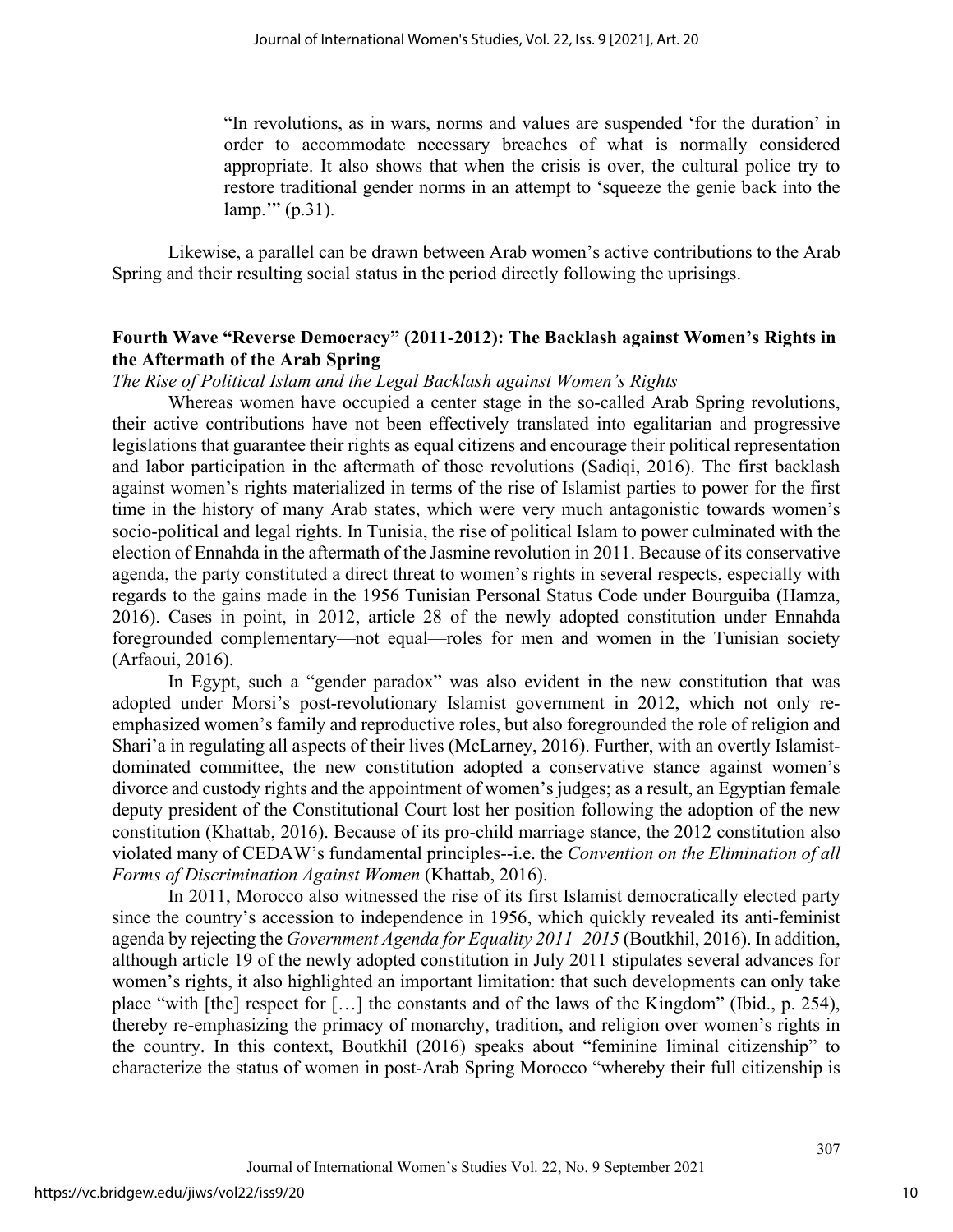not attained or sometimes denied despite its being fully recognized in the new constitution" (p. 251).

#### *Arab Women's Lack of Political Representation in the Aftermath of the Uprisings*

In addition, the Arab Spring has also contributed a backlash against women's political rights in terms of their access to decision-making. This was evident in women's lower levels of representation in political offices directly following the uprisings. In Egypt, women only made up 25% of the elected councils and 2% of the newly constituted parliament in 2011, compared to 12% (69 seats in parliament) before the outbreak of the uprisings under Mubarak's regime (Khattab, 2016). Likewise, in Tunisia, women's political representation under the newly formed government of Ennahda was even lower than under Ben Ali's regime; while women made up 27% of parliamentarians in 2009, at a time when the government also had 4 women ministers, in April 2011, Tunisian women were only granted 2 out of 31 ministries and made up less than half of the members of the new transitional body (Hamza, 2016). They also only accounted for 23% of the members of the new parliament, which amounted to a total of 49 seats, out of which 43 were granted to women from the Ennahda Islamist party (Hamza, 2016). In fact, elected Tunisian women were instrumentalized as political tools by Ennahda to display and boast gender parity without them having the necessary gender-sensitive background to advocate for women's rights effectively (Ibid.). In Morocco, the appointment of only one female *Minister of Social and Family Affairs* under the first Islamist-led government in 2011, compared to 6 women before the outbreak of the Feb  $20<sup>th</sup>$  movement, and its reluctance to implement the gender parity provisions of the new constitution, were but two of the new alarming examples that have severely disappointed Moroccan women in the direct aftermath of the local reformist movement (Yachoulti, 2015; Ennaji, 2016).

#### *The Rise of New Forms of Violence against Women in the Post-Arab Spring Context*

Another aspect of the backlash against women's rights in the period directly following the uprisings was the rise of new forms of violence against them. In Egypt, several authors point out that a "counterrevolution" took place in post-revolutionary Egypt where women's continued protests to advocate for a gender-sensitive agenda under the newly formed Islamist government were met with unprecedented levels of government violence and brutality including virginity testing, gang rapes, police beatings, sexual harassment, and systemic violence against women protesters (Wahba, 2016). An emblematic figure of the regime's brutality against women is a police officer dragging a topless woman, with what would become an iconic blue bra, in Egypt (cooke, 2016). Other forms of violence included the restoration of the long-dated practice of Female Genital Multilation (FGM) by Morsi's government in 2012, which was a direct backlash against the anti-FGM movement prior to 2010 and a violation of another of CEDAW's fundamental principles (Khattab, 2016; McLarney, 2016). Likewise, in Tunisia, the newly formed government in 2011 not only denies rights to children born out of wedlock, it also encourages and legitimizes violence against women including sexual harassment and the repression and intimidation of women's initiatives calling for gender justice and equal rights (Hamza, 2016). In 2012, a Tunisian woman was charged with indecency after being raped on the streets (Ennaji 2016). During the same year, activist Lina Ben Mhenni was assaulted and tortured by the police for protesting article 28 of the new constitution which emphasized complementary roles for men and women in Tunisian society (Errazzouki, 2012).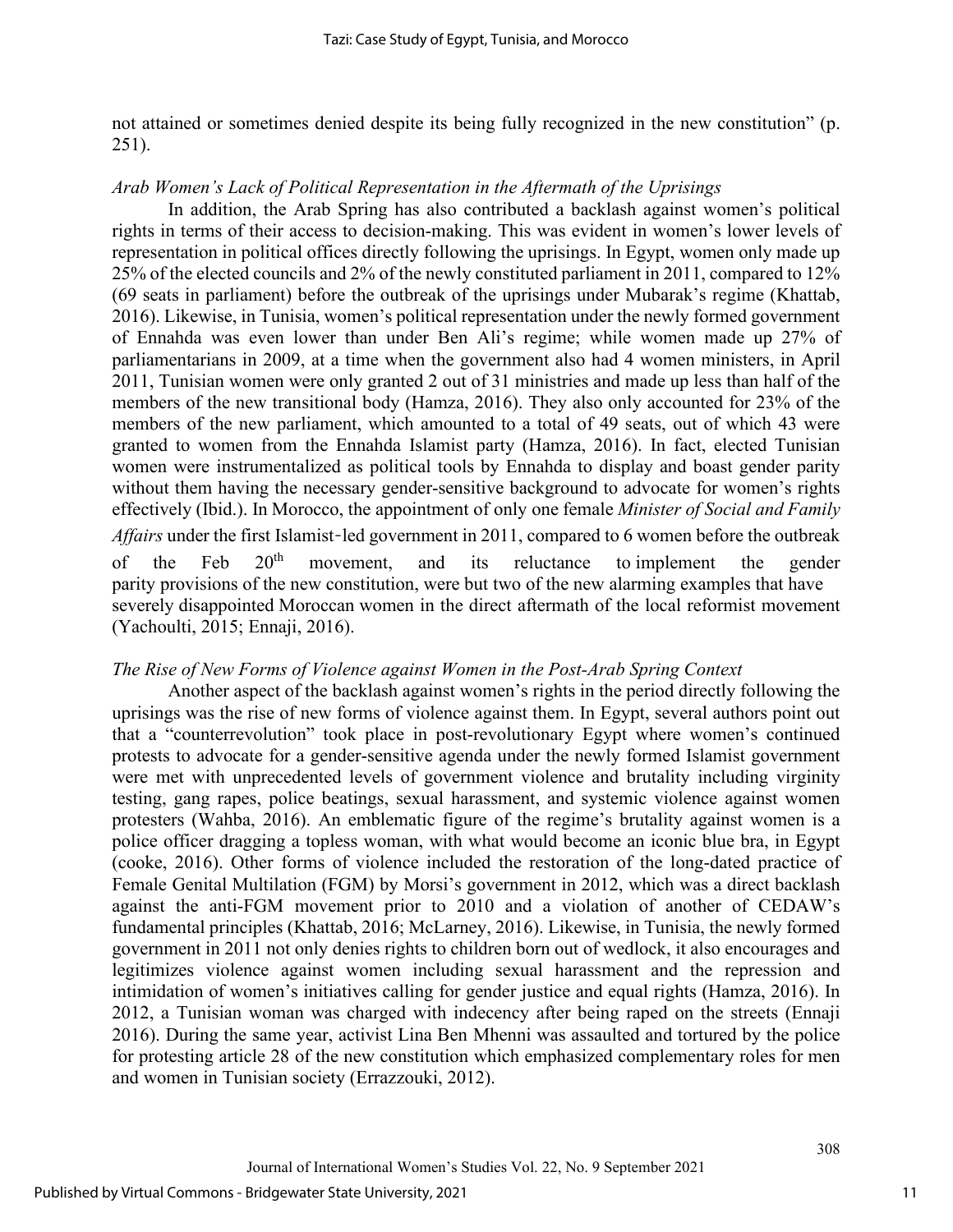Similarly, many Moroccan women activists during the Feb 20<sup>th</sup> movement reported that they received threats and were met with strong opposition because of their activism; some confessed receiving threatening messages via Facebook and phone calls. Kamilia Raouyane, an intern at the *Moroccan Association of Human Rights*, said that she received calls at 3 a.m. someone calling her a whore and threatening sexual violence—at the very start of the movement. Other activists reported being strongly discouraged by their families to partake in the protests for risking being jailed and tortured by the police (Yachoulti, 2015).

Therefore, by foregrounding gender equality as the focus of my analysis, the aftermath of the Arab Spring was a clear case of "reverse democracy" in terms of the legal, political, and social backlashes against women's rights where their active contributions to the series of uprisings were met with unprecedented levels of violence, repression, exclusion, and marginalization in the postrevolutionary contexts between 2011 and 2012. However, more recent developments in the MENA region, beginning in 2013 onwards, strongly signal the integration of a more gender-sensitive approach and a pro-women's rights agenda.

#### **Fourth Wave "Democratization in the Making" (2013-2016): Capitalizing on Women's Gains in the Post-Revolutionary Contexts**

*"Pro-Gender Equality" Politico-Legal Developments: The Reform of the Constitutions*

In this context, one of the major developments concerned the revision of the constitutions that were adopted in the period directly following the revolutions in order to guarantee better rights for women. In 2014, a new constitution in Egypt adopted a rather liberal stance under Al-Sissi's "secular" regime, following the overthrow of Morsi's Islamist rule, and emphasized the role of the state in guaranteeing gender equality in all aspects of social life, including in high-level management positions, in political offices, in the judiciary, and in parliament; it also widely condemned the widespread social plague of domestic violence (Mclarney, 2016). Echoing these reforms, 89 women were elected following the 2014 parliamentary elections, compared to less than 2 percent during the Islamist-led parliament of 2012 (Ibid.). However, the notion of complementary roles between men and women in the family, which implies a sexual contract, was not completely abandoned in the reformed constitution, and the Sharia—or Islamic family law was still defined as the primary source of legislation under Al-Sissi's new military dictatorship (Khattab, 2016).

Likewise, in January 2014, a new constitution that strongly protects women's rights was voted in Tunisia. Article 46 particularly insists on the provision of equal opportunities for men and women to have access to all levels of responsibility and in all domains. It also emphasizes gender parity in elected assemblies, the eradication of gender-based violence, and the ratification of the CEDAW without any reservations (Hamza, 2016). As a consequence of the implementation of the parity law, the 2014 elections witnessed a stark increase in female heads of legislative lists compared to 2011, in addition to the increase in both women's voting and nominations in political constituencies and as presidential candidates, which signals Tunisian women's growing political participation and representation (Arfaoui, 2016).

Similarly, in 2013, the Moroccan government adopted the *National Charter to Reform the Justice System*, which centers women as their target priority, as well as the *National Strategy to Combat Violence Against Women* that criminalizes sexual harassment (Elattir, El Allame & Tihm, 2016). On January 23, 2014, thanks to the concerted efforts of women's rights organizations within the framework of the "Spring of Dignity", the revision of Article 475 of the Penal Code led to the

12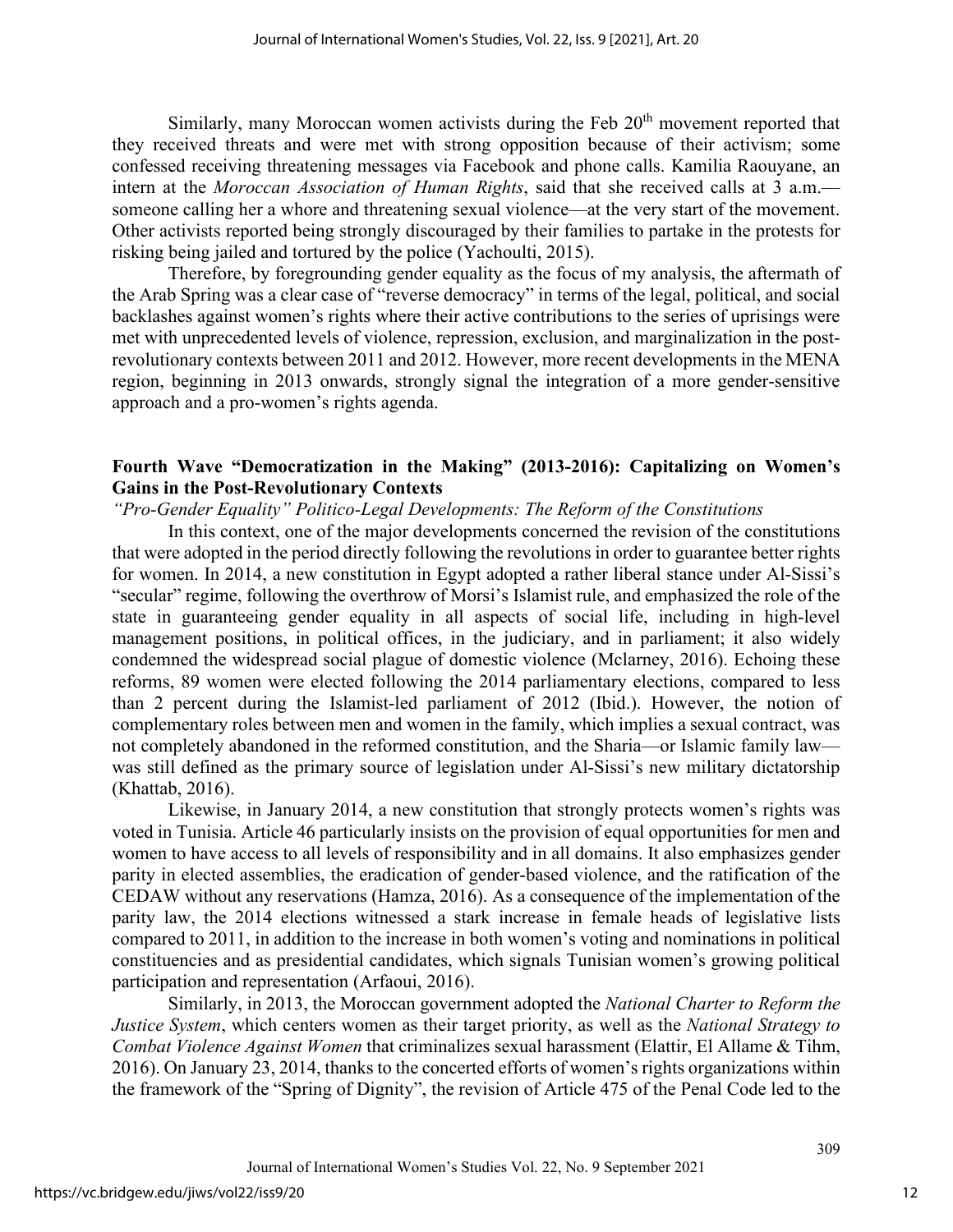abolition of the archaic law that allows rapists to escape prosecution by marrying their victims, following the tragic suicide of Amina Filali, a 16-year-old girl who swallowed rat poison after being forced to marry her rapist (Boutkhil, 2016; Iddins, 2018). Finally, the adoption of the *Government Plan for Equality 'ICRAM' 2012-2016* aimed to further institutionalize parity and achieve a set of reforms touching upon women's social status and access to the public sphere in Morocco including in the Family Code, the Criminal Code, the Labor Code, the Nationality Code, the Election Code, and the Collective Charter (Yachoulti, 2015). These changes were adopted thanks to the continued (transnational) efforts of individual women activists and women's NGOs in the post-revolutionary context to promote gender equality and social justice concomitantly, such as the Moroccan feminist coalition of the "Spring of Dignity" and others that will be discussed in the following section. These women's organizations put increasing pressure on the newly elected government to institutionalize gender equality in post-Arab Spring states to both guarantee their legitimacy and acknowledge women's active contributions to the series of uprisings.

## *The Surge of Women's NGOs and the Rise of Subaltern Counter-publics to Advocate for Social Justice*

In fact, another important development which signals recent major advances in Arab women's rights following the backlash against their rights in the period following the uprisings is the surge of women-led (individual and collective) initiatives that advocate for social justice. In post-revolutionary Egypt, women artist-activists are currently resorting to creative disobedience (i.e. art activism) as a basic revolutionary tool to protest ongoing gender and social inequalities in their country (Badran, 2016). In this context, Wahba (2016) discusses the rise of "subaltern counter-publics" to characterize the new spheres that are currently created by Egyptian women who are excluded from the public sphere. Along with the development of several street theater initiatives led by women—such as *El-Batt El-Eswed* (The Odd Ducks), a theatre collective founded in 2013 to promote feminist storytelling—graffiti art continues to rise to prominence from the time of the uprisings to share Egyptian women's painful stories and give them greater visibility in the public sphere (cook, 2016; El Nossery, 2016). For instance, the famous "Don't touch or castration awaits you" graffiti denounces the widespread sexual assaults, virginity testing, and sexual harassment of women in post-revolutionary Egypt. In this case, graffiti symbolizes a form of resistance and activism, as well as a form of talking back to and subversion of dominant power (Wahba, 2016). Such developments can, in fact, be paralleled with Marwan Kraidy's (2016) concept of revolutionary creative labor during the Arab Spring which he characterizes as "artful dissent".

Another example of the development of those subaltern counter-publics in postrevolutionary Arab states is the organization by the Moroccan Feb  $20<sup>th</sup>$  movement of a performative act in front of the Rabat parliament until the title of "*Freeze for Democracy"* in response to the government's allegations that the movement has promoted sheer violence and disunity in the country since its outbreak. Young female and male activists used their bodies to 'perform' their message with utter silence and peace, thereby providing a counter-narrative to the government's false accusations of brutality and chaos (Abadi, 2014, p.18). Their main message was that democracy, like their bodies, was frozen both in time and in space. In addition, Sadiqi (2016) talks about the emergence of an ideological center following the events of February  $20<sup>th</sup>$  in Morocco that caters to women's voices and defies the classical dichotomy between secularists and Islamists, mainly through the activist role of several women's NGOs in the country. She posits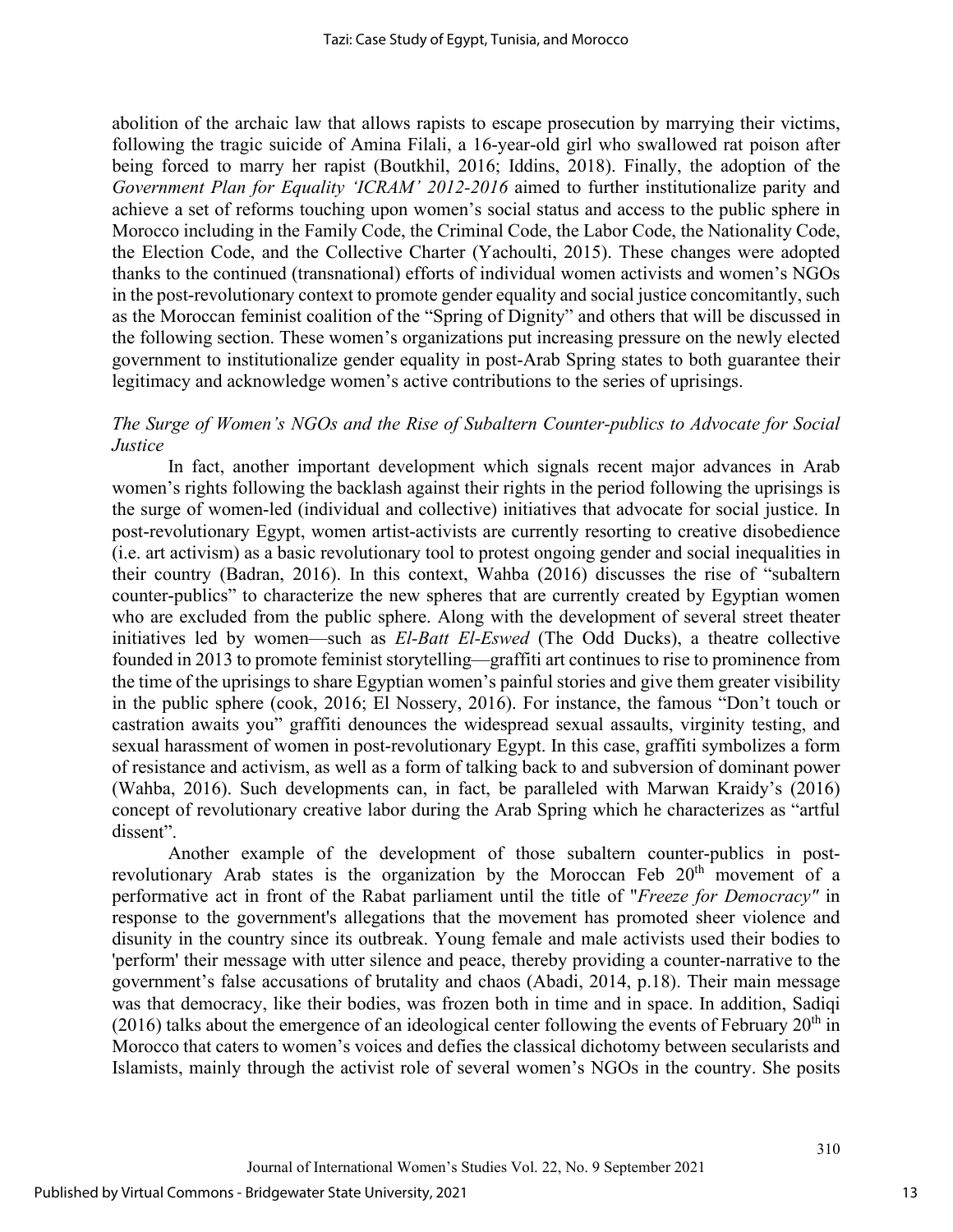that this movement highlights the possibility of remedying the longstanding dichotomy between the modernists and the traditionalists that was inherited from colonial time in Morocco (i.e.1940s).

Similarly, a notable development in post-revolutionary Tunisia is the emergence of women's poetry in the Tunisian Arabic dialect that tells women's stories of the revolution and the backlash against their rights (Labidi, 2016). The objective of such initiatives is to deplore the prevailing chauvinist social and cultural norms in the region and alter the social perceptions of women. Another development also includes the rise of prominent women cartoonists through the *Union of Cartoon and Comic Strip Artists* who mix public humor with critique of authority in order to parallel Ben Ali's tyrannical rule with that of the newly elected Ennahda (Labidi, 2016). Ultimately, the surge of women's NGOs and grassroots organizations in Tunisia contributes significantly to such democracy-building efforts. Over the past few years, there has been an increasingly important role of civil society in post-revolutionary Tunisia through NGOs such as *l'Association Tunisienne des Femmes Démocrates* and the *Association des Femmes Tunisiennes pour la Recherche et le Développemen*t, as well as an increasing number of female candidates in National Constituent Assembly elections which promote a more gender-sensitive approach in Tunisian politics and policy-making (Hamza, 2016).

#### **Conclusion**

Drawing on Huntington's concept of "waves of democratization" and adopting essentially a feminist perspective, this article aimed to explore and assess the extent to which Huntington's model applied to the case of the Arab Spring. My objective was to examine whether the Arab Spring could be theorized as a case of "fourth wave democracy" by paying close attention to women's roles during the series of uprisings and their resulting social statuses in each of Morocco, Egypt and Tunisia. The research has revealed that the Arab uprisings did, in fact, exemplify important features of a "wave of democratization" as theorized by Huntington (1991) in so far as they resulted in an initial democratic transition during the first phase. During the series of uprisings (2010-2011), Moroccan, Tunisian, and Egyptian women activists have been able to contribute effectively to the struggle against authoritarianism and gender inequality thanks to their tactical use of digital technologies, which, in turn, resulted in their direct empowerment in terms of increased geographic mobility, access to the public sphere, and improved social status.

On the other hand, as Huntington's theory suggests that whenever there is a move toward democracy, the transition is usually followed by a reverse move, the Arab Spring also validates the assumption with regards to women's rights and, in this sense, can be characterized as a case of "reverse democracy". In fact, whereas women actively contributed to the series of uprisings through the creation of a transnational movement that resulted in their "temporary" empowerment, the period directly following the uprisings (2011-2012) witnessed a severe deterioration of women's social status, in light of the rise of political Islam to power, the limitations on women's political participation, the backlash against their legal rights and fundamental CEDAW principles, and, finally, the rise of extreme forms of violence against them.

However, in light of more recent developments beginning in 2013 onwards, including the revision of the newly adopted constitutions to integrate gender parity and a gender-sensitive agenda, the surge of women's NGOs in the region and the rise of women's (creative) subaltern counter-publics, Arab women have been able to significantly advance their rights during the last few years (2013-2016) and capitalize on their gains in the post-revolutionary contexts. This last development could signal a limitation to Huntington's theory, in the sense that the "reverse wave"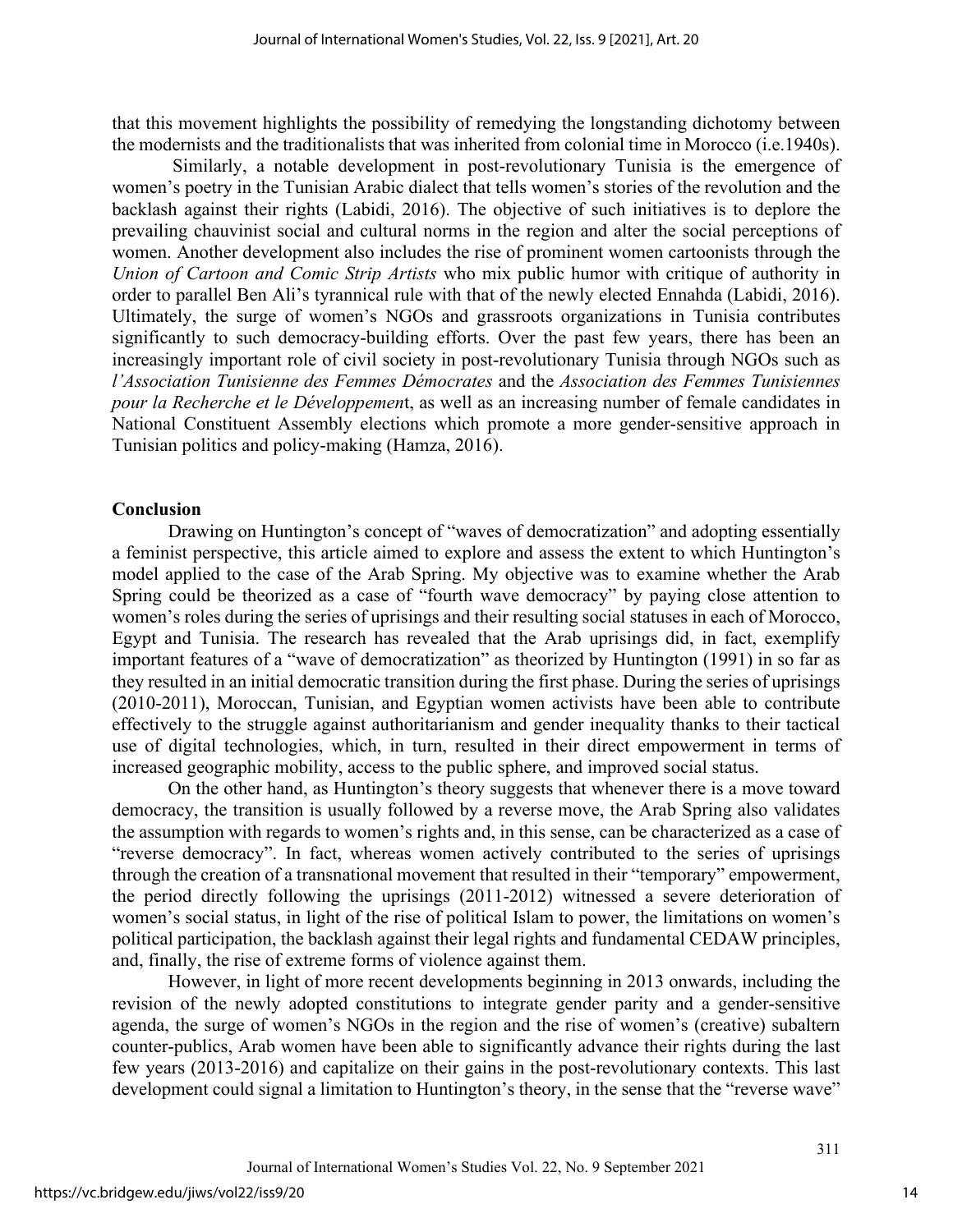is not the last or ultimate move, and that more progressive developments can, in turn, (re)emerge from backlash, therefore drawing the picture of a cycle rather than a wave. It is, however, somehow also a validation of his hypothesis that democratic developments are constantly shifting and fluctuating. In this sense, a wave of democracy or democratic transition would not consist of a single "wave" per se, but many.

Finally, it is worthwhile mentioning that the French Republique, a model of democracy today, was not directly born out of the 1789 French Revolution. It did witness a major backlash against human rights in the period directly following the "people's revolution" which was commonly known as "the years of terror". The system then slowly transitioned towards the democratic model as we know it today. In this sense, as recent developments in the Arab region seem to suggest, the Arab Spring could not so much be a case of reverse democracy as a possible "fourth wave democracy" in the making. Future research could examine the ensuing period that this paper did not cover (2017-2020) to assess the situation in light of more recent developments in the fields of women's rights and democratic governance in the MENA region.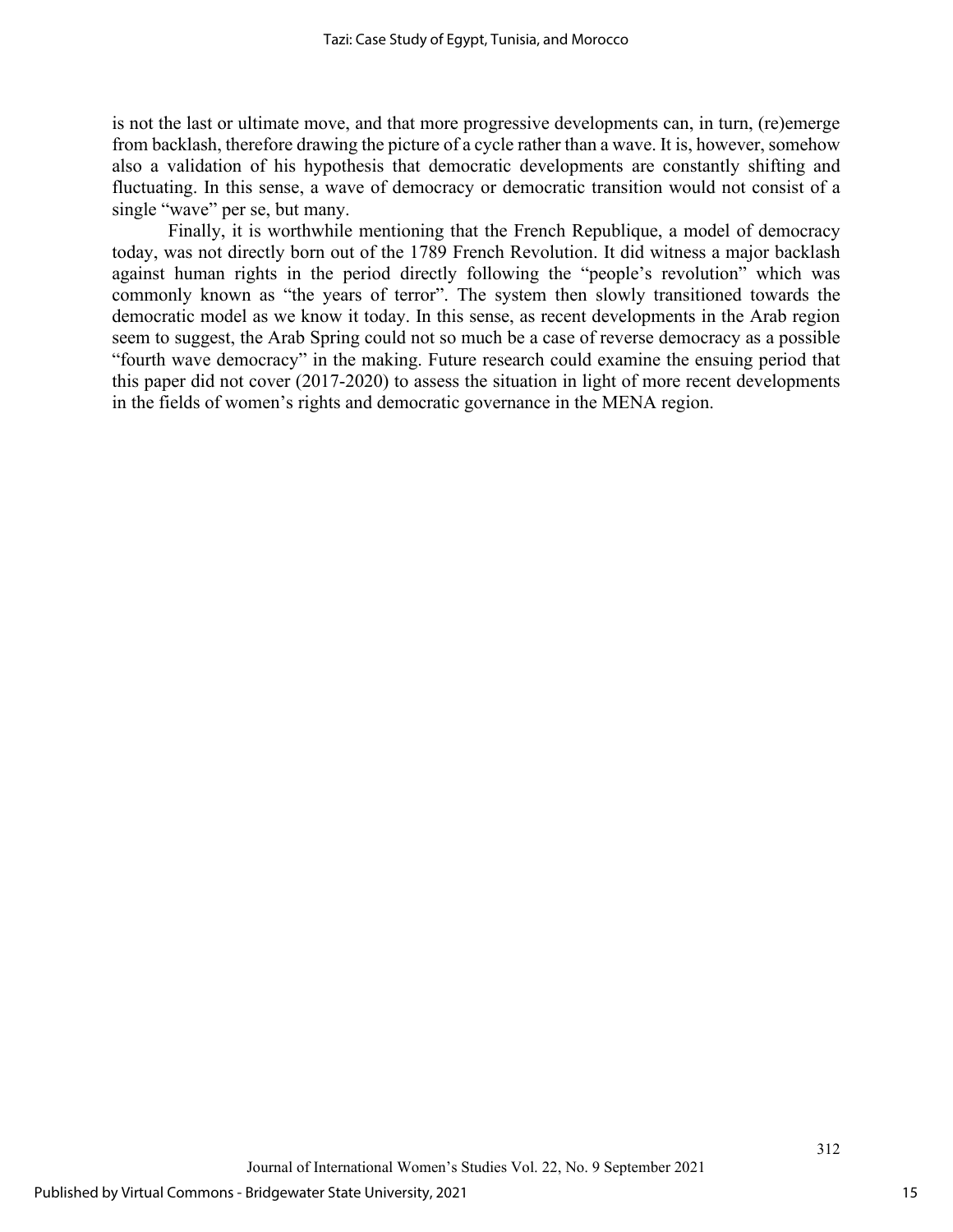**References**

- Abadi, H. (2014). Gendering the February 20th Movement: Moroccan Women Redefining: Boundaries, Identities and Resistances. *CyberOrient: Online Journal of the Virtual Middle East*, 8. Retrieved on 1/04/2018 from [http://www.cyberorient.net/article.do?articleId=8817.](http://www.cyberorient.net/article.do?articleId=8817)
- Abu-Lughod, L. (2002). Do Muslim Women Really Need Saving? Anthropological Reflections on Cultural Relativism and Its Others. *American Anthropologist*, 104, (3),783-790.
- Al-Rawi, A. (2014). Framing the online women's movements in the Arab world. In F. Gocek (ed.). *Women of the Middle East* (pp. 1147-1161). London, UK: Routledge.
- Arfaoui, K. (2016). Women and Leadership in the Post-Arab Spring: The Case of Tunisia. In F. Sadiqi (ed.). *Women's Movements in Post-Arab Spring" North Africa*. New York: Palgrave.
- Barber, B. (1996). *Jihad vs. McWorld: How globalism and tribalism are reshaping the world*. Ballantine Books: New York.
- Bernard, A, Cherif, K, and Bessis, S (2012). *Women and the Arab Spring: Taking their Place?*. Fédération Internationale des Ligues des Droits de l'Homme : Paris. Retrieved on 2/04/2018 from:

[http://www.europarl.europa.eu/document/activities/cont/201206/20120608ATT46510/20](http://www.europarl.europa.eu/document/activities/cont/201206/20120608ATT46510/20120608ATT46510EN.pdf) [120608ATT46510EN.pdf.](http://www.europarl.europa.eu/document/activities/cont/201206/20120608ATT46510/20120608ATT46510EN.pdf)

- Boutkhil, S. (2016). Moroccan Women in Limbo: On Liminal Citizenship and the Quest for Equality. In F. Sadiqi (ed.). *Women's Movements in Post-Arab Spring" North Africa*. New York: Palgrave Macmillan.
- Castells, M. (1996). The Rise of the Network Society. Oxford, UK: Blackwell.
- cook, m. (2016). Women and the Arab Spring: A Transnational, Feminist Revolution. In F. Sadiqi (ed.). *Women's Movements in Post-Arab Spring" North Africa*. New York: Palgrave.
- Daadaoui, M. (2017). Morocco's 'Spring' and the Failure of the Protest Movement. *HuffingtonPost*. Retrieved on 3/04/2018 from
- [https://www.huffingtonpost.com/mohamed-daadaoui/moroccos-spring-and-the-failure-of-the](https://www.huffingtonpost.com/mohamed-daadaoui/moroccos-spring-and-the-failure-of-the-protest-movement_b_9287158.html)[protest-movement\\_b\\_9287158.html.](https://www.huffingtonpost.com/mohamed-daadaoui/moroccos-spring-and-the-failure-of-the-protest-movement_b_9287158.html)
- Dahl, R. (1971). *Polyarchy: Political Participation and Opposition*. New Haven: Yale University Press.
- Diamond, Larry. (2010). "Liberation Technology." Journal of Democracy 21 (July): 70-84.
- Diebert, R., Rohozinski, R. (2010) "Liberation vs. Control: The Future of Cyberspace" in Journal of Democracy, 21, 43-57.
- Doorenspleet, R. (2000). Development and Democracy: Power and Problems of Empirical Research. In *European Consortium on Political Research Joint Sessions of Workshops*. Copenhagen.
- Elattir, M; El Allame, E.; Tihm, Y. (2016). Women's Economic Empowerment in Morocco: The Case of Social Entrepreneurship. In F. Sadiqi (ed.). *Women's Movements in Post-Arab Spring" North Africa*. New York: Palgrave.
- El Nossery, N. (2016). Women, Art, and Revolution in the Streets of Egypt. In F. Sadiqi (ed.). *Women's Movements in Post-Arab Spring" North Africa*. New York: Palgrave.
- Ennaji, M. (2016). About North African Women's Rights After the Arab Spring. In F. Sadiqi (ed.). *Women's Movements in Post-Arab Spring" North Africa*. New York: Palgrave.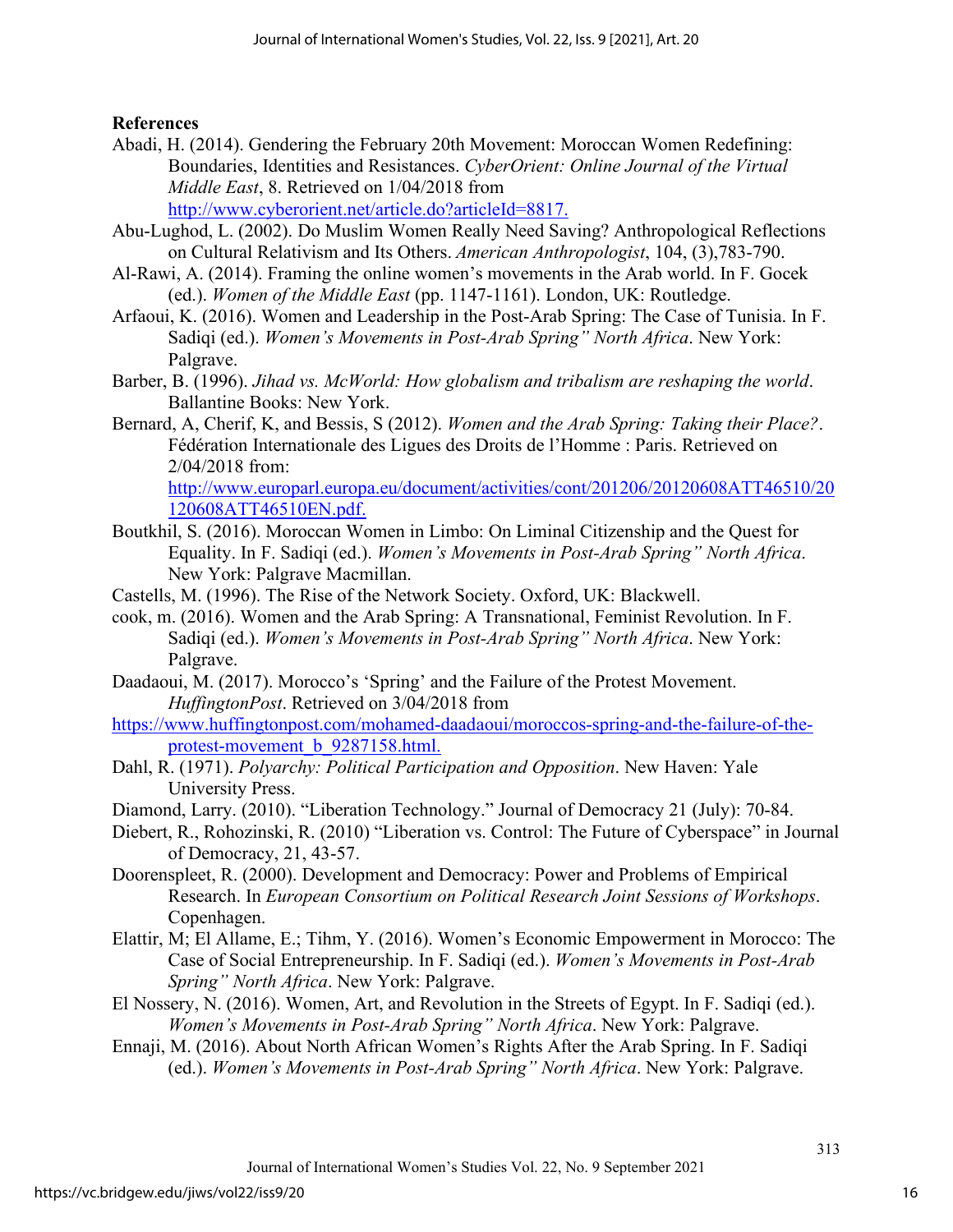- Errazzouki, S. (2012). The Tunisian Revolution Continues: An Interview with Lina Ben Mhenni. *Jadaliyya.* Retrieved on 1/04/2018 from [http://www.jadaliyya.com/Details/27217/The-](http://www.jadaliyya.com/Details/27217/The-Tunisian-Revolution-Continues-An-Interview-with-Lina-Ben-Mhenni)[Tunisian-Revolution-Continues-An-Interview-with-Lina-Ben-Mhenni.](http://www.jadaliyya.com/Details/27217/The-Tunisian-Revolution-Continues-An-Interview-with-Lina-Ben-Mhenni)
- Fox, E. (1994). Communication Media in Latin America. *Journal of Communication*, 44, 4–8.
- Freedom House Report (2012). *DIVERGENCE AND DECLINE: The Middle East and the World after the Arab Spring*. Freedom House: Washington, DC. Retrieved from: [https://freedomhouse.org/regions/middle-east-and-north-africa.](https://freedomhouse.org/regions/middle-east-and-north-africa)
- Gheytanchi, E.; Moghadam, V. (2014). Women, Social Protests, and the New Media Activism in the Middle East and North Africa. International Review of Modern Sociology, 40, 1-26 Retrieved on 10/11/2017 from:

[http://www.serialsjournals.com/serialjournalmanager/pdf/1430475753.pdf.](http://www.serialsjournals.com/serialjournalmanager/pdf/1430475753.pdf)

- Hague, H.; Loader, B. (1999). *Digital democracy: Discourse and decision making in the information age*. Routledge: United Kingdom.
- Hamza, N. (2016). Engendering Tunisia's Democratic Transition: What Challenges Face Women? In F. Sadiqi (ed.). *Women's Movements in Post-Arab Spring" North Africa*. New York: Palgrave.
- Howard, P.; Hussain, M. (2013). *Democracy's Fourth Wave? Digital Media and the Arab Spring*. Oxford University Press: Oxford.
- Hosni, D. (2017). Middle Eastern Women's 'Glocal': Journeying between the Online and Public Spheres. *CyberOrient*, 11. Retrieved on 10/11/2017 from: [http://www.digitalislam.eu/article.do?articleId=9814.](http://www.digitalislam.eu/article.do?articleId=9814)
- Huntington, S. (1991). *The Third Wave: Democratization in the Late Twentieth Century*. University of Oklahoma Press: Norman.
- Iddins, Annemarie. (2018). Mamfakinch: From Protest Slogan to Mediated Activism. *International Journal of Communication* 12, 3580–3599.
- Khamis, S. (2011). The Arab "Feminist" Spring? *Feminist Studies,* 37, 692-748.
- Khattab, M. (2016). The Struggle of Egyptian Women for Equal Rights Continues: Two Steps Forward, One Step Backward. In F. Sadiqi (ed.). *Women's Movements in Post-Arab Spring" North Africa*. New York: Palgrave.
- Kraidy, M. (2016). Revolutionary Creative Labor. In Curtin, M & Sanson, K (ed.) *Precarious Creativity: Global Media, Local Labor*: University of California Press: California.
- Labidi, L. (2016). Tunisian Women's Literature and the Critique of Authority: Sources, Contexts, and the Tunisian "Arab Spring. In F. Sadiqi (ed.). *Women's Movements in Post-Arab Spring" North Africa*. New York: Palgrave.
- Locke, J. *The de-voicing of society: Why we don't talk to each other anymore*. Simon and Schuster: New York.
- Mckinnon, R. (2010). Networked Authoritarianism in China and Beyond: Implications for global Internet freedom. *Liberation Technology in Authoritarian Regimes*. The Hoover Institution & the Center on Democracy, Development and the Rule of Law (CDDRL), Stanford University. Retrieved from:

[http://rconversation.blogs.com/MacKinnon\\_Libtech.pdf.](http://rconversation.blogs.com/MacKinnon_Libtech.pdf)

- McLarney, E. (2016). Women's Rights and Equality: Egyptian Constitutional Law". In F. Sadiqi (ed.). *Women's Movements in Post-Arab Spring" North Africa*. New York: Palgrave.
- Moghadam, V. (2010). Women, Structure, and Agency in the Middle East. *Feminist Formations*. 22, 1-9.